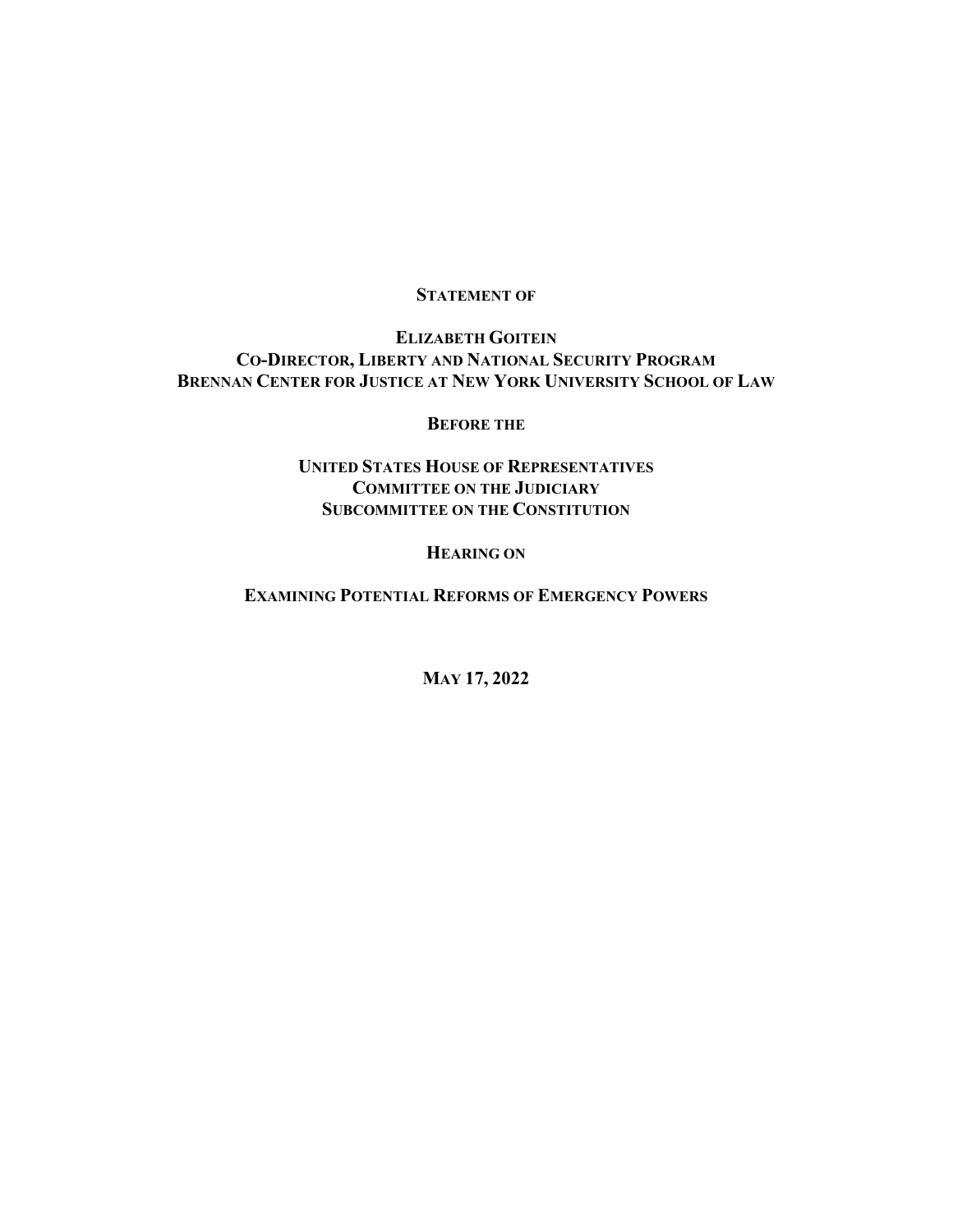#### **Introduction**

Chairman Cohen, Ranking Member Johnson, and members of the subcommittee, thank you for this opportunity to testify on behalf of the Brennan Center for Justice at New York University School of Law.<sup>[1](#page-1-0)</sup> The Brennan Center is a nonpartisan law and policy institute that seeks to improve our systems of democracy and justice. I co-direct the Center's Liberty and National Security Program, which works to advance effective national security policies that respect constitutional values and the rule of law.

In December 2018, the Brennan Center completed a two-year intensive research project on the legal framework for national emergencies, which I oversaw. This work was a natural outgrowth of the program's longtime focus on executive power in the area of national security.<sup>[2](#page-1-1)</sup> We began our study of emergency powers by researching the history of the National Emergencies Act of 1976 (NEA). We then catalogued all the statutory powers that become available to the president when a national emergency is declared, and for each such power, we determined when and under what circumstances it had been invoked. We published this compendium online<sup>[3](#page-1-2)</sup> along with a list of national emergency declarations issued since the National Emergencies Act went into effect.<sup>[4](#page-1-3)</sup>

We followed up with a deep dive into one of the most potent authorities that becomes available during a declared national emergency: the International Emergency Economic Powers Act (IEEPA).<sup>[5](#page-1-4)</sup> After extensive consultation with stakeholders, including a group of experienced former sanctions officials, we developed a proposal for legislative reform of IEEPA. We set forth this proposal—along with our research into IEEPA's history and operation—in our June 2021 report, *Checking the President's Sanctions Powers.*[6](#page-1-5)

At the same time, we expanded our research focus to encompass non-statutory sources of emergency authority, examining the little-known phenomenon of "presidential emergency action documents," or PEADs.<sup>[7](#page-1-6)</sup> The public record on these documents is scant, and the Brennan Center is working to supplement it through Freedom of Information Act requests. The available

<span id="page-1-0"></span><sup>&</sup>lt;sup>1</sup> This testimony is submitted on behalf of a Center affiliated with New York University School of Law but does not purport to represent the school's institutional views on this topic. More information about the Brennan Center's work can be found at [http://www.brennancenter.org.](http://www.brennancenter.org/)

<span id="page-1-1"></span><sup>2</sup> *See, e.g.*, Michael German and Sara Robinson, *Wrong Priorities on Fighting Terrorism*, Brennan Center for Justice, 2018; Faiza Patel and Meghan Koushik, *Countering Violent Extremism*, Brennan Center for Justice, 2017; Elizabeth Goitein, *The New Era of Secret Law*, Brennan Center for Justice, 2016; Michael German, *Strengthening Intelligence Oversight,* Brennan Center for Justice, 2015; Elizabeth Goitein and Faiza Patel, *What Went Wrong with the FISA Court*, Brennan Center for Justice, 2015.

<span id="page-1-2"></span><sup>&</sup>lt;sup>3</sup> "A Guide to Emergency Powers and Their Use," Brennan Center for Justice, last updated March 4, 2022, https://www.brennancenter.org/analysis/emergency-powers.<br><sup>4</sup> "Declared National Emergencies Under the National Emergencies Act," Brennan Center for Justice, last updated

<span id="page-1-3"></span>May 9, 2022, [https://www.brennancenter.org/our-work/research-reports/declared-national-emergencies-under](https://www.brennancenter.org/sites/default/files/analysis/DeclaredNationalEmergenciesUndertheNationalEmergenciesAct_2.14.19.pdf)[national-emergencies-act.](https://www.brennancenter.org/sites/default/files/analysis/DeclaredNationalEmergenciesUndertheNationalEmergenciesAct_2.14.19.pdf) 5 50 U.S.C. §§ <sup>1701</sup>*et seq.*

<span id="page-1-4"></span>

<span id="page-1-5"></span><sup>6</sup> Andrew Boyle, *Checking the President's Sanctions Powers*, Brennan Center for Justice, June 10, 2021, [https://www.brennancenter.org/media/7754/download.](https://www.brennancenter.org/media/7754/download) 7 *See* Elizabeth Goitein and Andrew Boyle, "Trump Has Emergency Powers We Aren't Allowed to Know About,"

<span id="page-1-6"></span>*New York Times*, April 10, 2020, [https://www.nytimes.com/2020/04/10/opinion/trump-coronavirus-emergency](https://www.nytimes.com/2020/04/10/opinion/trump-coronavirus-emergency-powers.html)[powers.html.](https://www.nytimes.com/2020/04/10/opinion/trump-coronavirus-emergency-powers.html)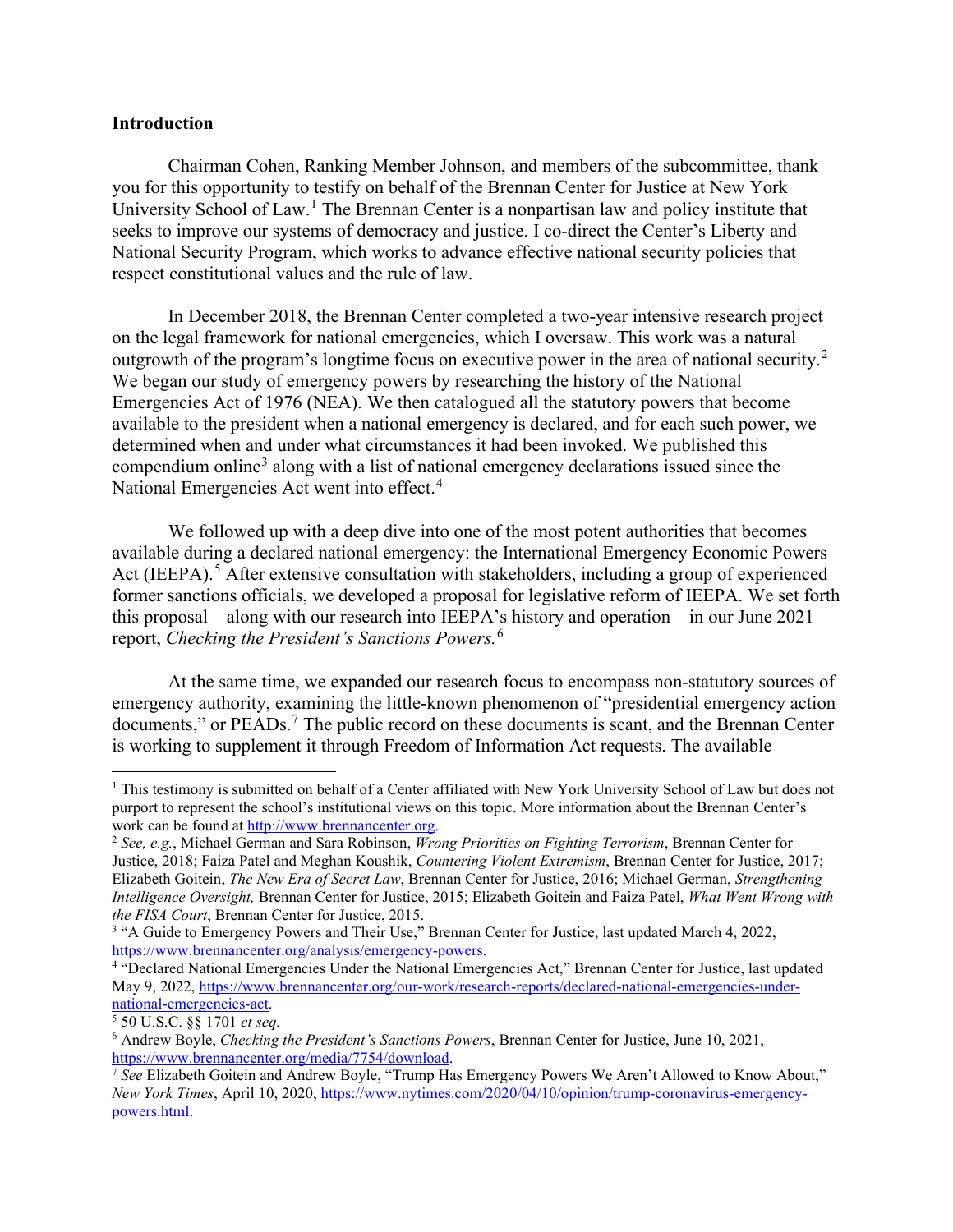information, however, gives ample reason for concern about these shadowy claims to emergency power.[8](#page-2-0)

Based on this research and on events of the past few years, I believe the legal framework that governs presidential emergency powers is in urgent need of reform.

The powers triggered by a national emergency declaration include authorities that are highly susceptible to abuse and could be misused to undermine our democracy. These powers must be subject to meaningful checks against abuse and overreach. In its current form, the NEA makes it far too easy for presidents to declare national emergencies and keep them in place indefinitely—and far too difficult for Congress to terminate them. Congress should amend the NEA to provide that presidential emergency declarations will terminate after 30 days (or a similarly short period) unless approved by Congress, and to require congressional approval for any subsequent renewals of the declaration. There are several bills pending in Congress that would implement this basic reform.

Congress should address IEEPA separately, as IEEPA sanctions raise concerns that are unlikely to be solved by a congressional approval requirement alone. The Brennan Center has proposed amending IEEPA to include due process protections for Americans caught up in sanctions regimes; broaden the exception for the provision of humanitarian aid; and require increased transparency in various aspects of the law's operation. IEEPA also should include a congressional approval requirement—one that would allow Congress, if necessary, to vote on sanctions regimes as a package rather than individually.

Finally, Congress must have visibility into how the executive branch interprets and proposes to implement its emergency authorities. Secret executive claims to emergency powers, unchecked by any other branch of government, are anathema to the Constitution's separation of powers and carry grave risks for our democracy. Congress accordingly should require the president to disclose PEADs, and any legal analysis underpinning them, to the relevant oversight committees.

#### **I. Emergency Powers in the U.S.: What they Are—and Aren't**

Emergency powers have existed in countries around the world for hundreds of years. They are based on a simple premise: The laws that hold sway in ordinary times might not be sufficient to respond to an unforeseen crisis, and amending the law to provide greater powers might take too long or do damage to principles held sacrosanct in ordinary times. Emergency powers thus give the government—usually, the head of state—a temporary boost in power until the crisis passes or there is time to change the law through normal legislative processes.<sup>[9](#page-2-1)</sup>

<span id="page-2-0"></span><sup>8</sup> *See* "Presidential Emergency Action Documents," Brennan Center for Justice, last updated November 22, 2021, [https://www.brennancenter.org/our-work/research-reports/presidential-emergency-action-documents.](https://www.brennancenter.org/our-work/research-reports/presidential-emergency-action-documents) 9 *See generally* John Ferejohn and Pasquale Pasquino, "The Law of the Exception: A Typology of Emergency

<span id="page-2-1"></span>Powers," *International Journal of Constitutional Law* 2 (2004): 210; Jules Lobel, "Emergency Power and the Decline of Liberalism," *Yale Law Journal* 98 (1989): 1385.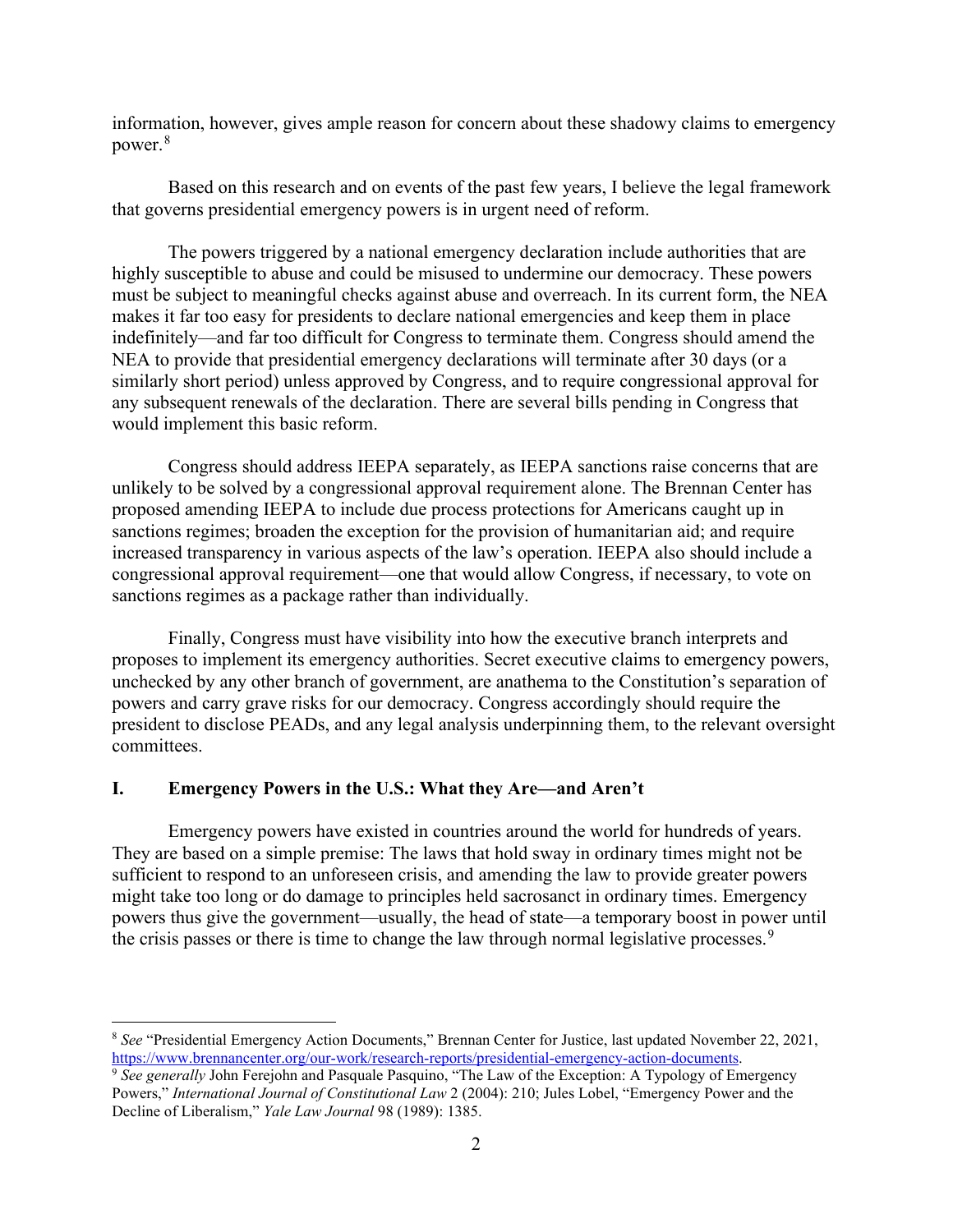Unlike the modern constitutions of most countries,<sup>[10](#page-3-0)</sup> the U.S. Constitution includes no separate regime for emergencies. It does include a handful of specific crisis-response provisions, but these powers are given to Congress, not to the president. Most notably, Congress may suspend the writ of *habeas corpus* "when in Cases of Rebellion or Invasion the public Safety may require it,"<sup>[11](#page-3-1)</sup> and Congress has the power "to provide for calling forth the Militia to execute the laws of the Union, suppress Insurrections and repel Invasions."[12](#page-3-2)

Although Article II confers no explicit emergency powers, there are implied powers accompanying some of its express provisions. Most notably, the Commander-in-Chief power entails the authority to defend the United States against sudden attack, even without prior congressional authorization,<sup>[13](#page-3-3)</sup> and to manage the conduct of war. The Supreme Court has also asserted (somewhat controversially) that the president is the "sole organ of the federal government in the field of international relations,"[14](#page-3-4) although the scope of this exclusive power in the international-relations field remains unclear.

Broader claims that the president has inherent constitutional powers to do whatever he considers necessary in an emergency have been soundly rejected by the Supreme Court. The government advanced a version of this theory to justify President Truman's seizure of U.S. steel mills during the Korean War. The Supreme Court invalidated the president's action, and Justice Jackson, in his famous concurrence, observed: "[T]he Constitution did not contemplate that the title Commander in Chief *of the Army and Navy* will constitute him also Commander in Chief of the country, its industries and its inhabitants."[15](#page-3-5) 

Accordingly, since the founding of the nation, Congress has been the primary source of the president's emergency powers. It has periodically legislated standby authorities that the president may activate when certain types of emergencies occur.<sup>[16](#page-3-6)</sup> These are akin to an advance medical directive; they represent Congress's best guess as to what authorities a president might need in a crisis that is unfolding too quickly for Congress to act in the moment. As such, they can be quite broad in the actions that they allow and in the discretion that they grant.

Several laws give the president or other executive branch officials the power to issue emergency declarations in specified situations, which in turn unlock resources and authorities as provided in the law. Notable examples include the Public Health Service  $Act^{17}$  $Act^{17}$  $Act^{17}$  and the Stafford Act.<sup>[18](#page-3-8)</sup> In addition to these statutes, each of which constitutes a self-contained grant of emergency authority, the National Emergencies Act (NEA) allows the president to declare a national

<span id="page-3-0"></span> $10$  A review of current constitutions reveals that at least 172 countries' constitutions have provisions for emergency rule. *See Constitute*, s.v. "emergency," accessed May 11, 2022,

<span id="page-3-1"></span>[https://www.constituteproject.org/constitutions?lang=en&q=emergency&status=in\\_force&status=is\\_draft.](https://www.constituteproject.org/constitutions?lang=en&q=emergency&status=in_force&status=is_draft)<br><sup>11</sup> U.S. Const. art. 1, § 9, cl. 2.

<sup>12</sup> U.S. Const. art. 1, § 8, cl. 15.

<span id="page-3-3"></span><span id="page-3-2"></span><sup>&</sup>lt;sup>13</sup> *See* Louis Fisher, *Presidential War Power*, 2<sup>nd</sup> rev. ed. (Lawrence: University Press of Kansas, 2004), 8-10.

<span id="page-3-4"></span><sup>14</sup> United States v. Curtiss-Wright Export Corp., 299 U.S. 304, 319 (1936).

<span id="page-3-5"></span><sup>15</sup> Youngstown Sheet & Tube Co. v. Sawyer, 343 U.S. 579, 643-44 (1952) (Jackson, J., concurring) (emphasis in original).

<span id="page-3-6"></span><sup>&</sup>lt;sup>16</sup> *See* Harold C. Relyea, *National Emergency Powers*, report no. 98-505 (Washington, D.C.: Congressional Research Service, 2007), 5, https://fas.org/sgp/crs/natsec/98-505.pdf.

<span id="page-3-7"></span><sup>&</sup>lt;sup>17</sup> Pub. L. 78-410 (1944) (codified at 42 U.S.C. ch. 6A §§ 201 *et seq.*).

<span id="page-3-8"></span><sup>18</sup> Pub. L. 100-707 (1988) (codified at 42 U.S.C. ch. 68 §§ 5121 *et seq*.).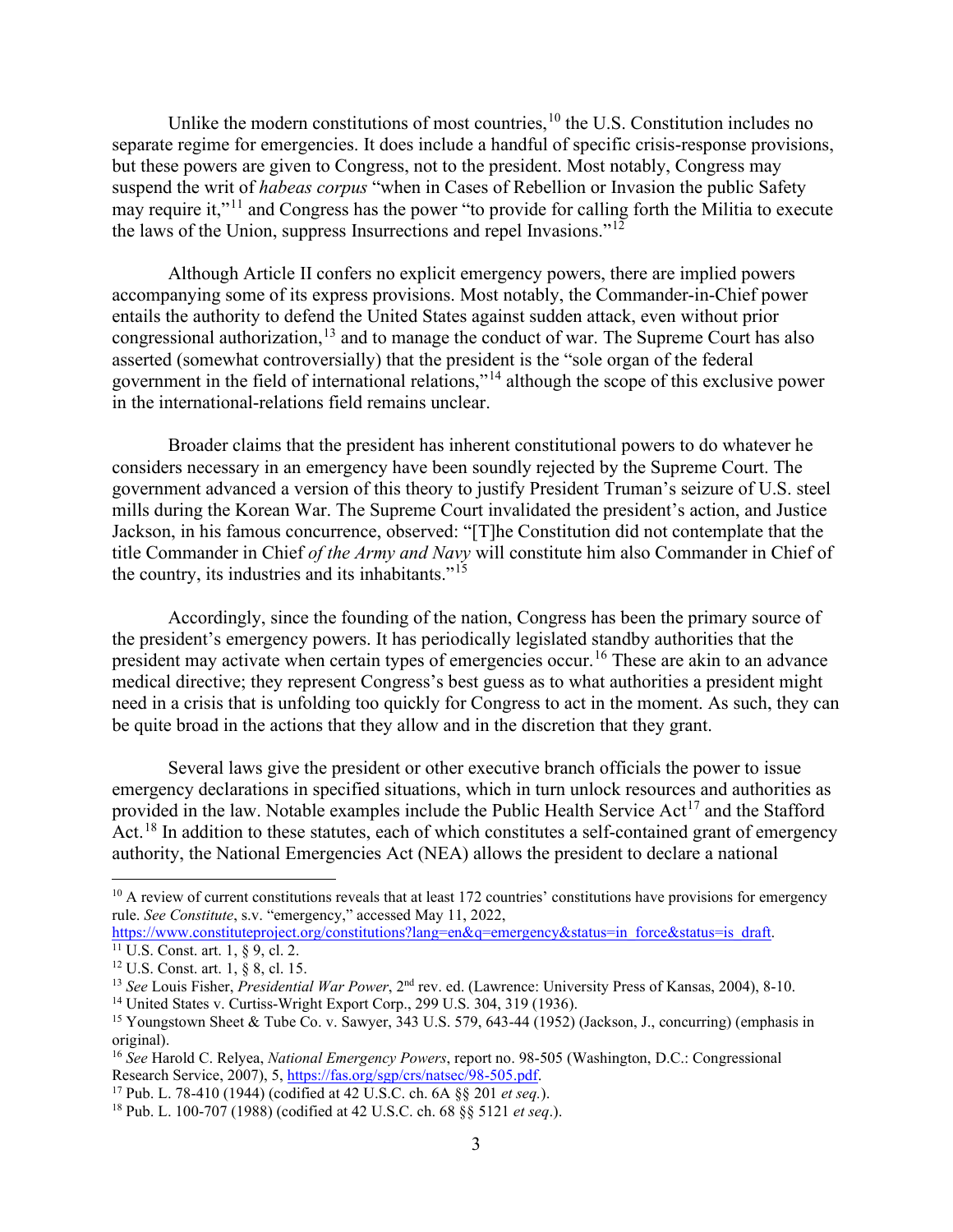emergency, which then unlocks more than 120 statutory authorities scattered throughout the U.S. Code. The NEA is discussed in detail in Part II of this testimony.

Finally, many laws that are available without an emergency declaration are properly viewed as emergency powers, because they confer extraordinary authorities that are clearly intended for use in extraordinary situations. A prime example of this type of "pseudo-emergency power" is the Insurrection Act,<sup>[19](#page-4-0)</sup> one portion of which allows the president to deploy military forces domestically to suppress insurrections, domestic violence, and any "unlawful combination" or "conspiracy" that "opposes or obstructs" the execution of the law.<sup>[20](#page-4-1)</sup> Similarly, multiple statutes allow the president to take certain actions—or set aside otherwise applicable limits on presidential action—when necessary for "national security."<sup>[21](#page-4-2)</sup>

Critically, none of these powers allows the president to make law in his own right—i.e., to create the alternative set of rules that will govern his actions. Similarly, while some laws specify certain statutory provisions that the president may suspend in an emergency, none allows him to choose for himself which laws he may disregard. Under the statutory emergency powers regime, the president is strictly limited to the powers that Congress has granted to him in advance. The will of Congress thus remains the touchstone during emergencies as in other times. This scheme preserves the constitutional separation of powers, in contrast to some other countries whose constitutions allow the head of state to dissolve the legislature or take over its functions during times of emergency. $^{22}$  $^{22}$  $^{22}$ 

#### **II. The Origin and Purpose of the National Emergencies Act**

Although statutory emergency powers have existed since the country's founding, the process by which presidents avail themselves of such powers has evolved over time. The current system for national emergencies—in which the president declares a national emergency, and the declaration unlocks statutory powers that would otherwise lie dormant—dates back to President Woodrow Wilson.<sup>[23](#page-4-4)</sup> It developed organically, and for several decades there was no single law that governed the process. Presidents did not have to identify what powers they would invoke or keep Congress informed of their actions, and states of emergency could last indefinitely.

In the 1970s, several scandals involving executive branch overreach—including Watergate, the bombing of Cambodia, and domestic spying by the CIA—prompted Congress to take a hard look at executive power, and to enact several laws aimed at reasserting Congress's

<span id="page-4-0"></span><sup>19</sup> For information about the Insurrection Act and its invocations throughout U.S. history, *see* Joseph Nunn, "The Insurrection Act Explained," Brennan Center for Justice, April 21, 2022, [https://www.brennancenter.org/our](https://www.brennancenter.org/our-work/research-reports/insurrection-act-explained)[work/research-reports/insurrection-act-explained;](https://www.brennancenter.org/our-work/research-reports/insurrection-act-explained) Joseph Nunn and Elizabeth Goitein, "Guide to Invocations of the Insurrection Act," Brennan Center for Justice, April 25, 2022, [https://www.brennancenter.org/our-work/research](https://www.brennancenter.org/our-work/research-reports/guide-invocations-insurrection-act)[reports/guide-invocations-insurrection-act.](https://www.brennancenter.org/our-work/research-reports/guide-invocations-insurrection-act) 20 10 U.S.C. §253 (2018).

<span id="page-4-1"></span>

<span id="page-4-2"></span><sup>&</sup>lt;sup>21</sup> Section 232 of the Trade Expansion Act of 1962, for instance, allows the President to impose restrictions on certain imports when the Department of Commerce determines that the product "is being imported into the United States in such quantities or under such circumstances as to threaten to impair the national security." 19 U.S.C. §1862.

<span id="page-4-3"></span><sup>22</sup> *See, e.g.*, Constitution of the Republic of Ecuador, 2015, ch. 3, § 1, art. 148.

<span id="page-4-4"></span><sup>23</sup> *See* Relyea, *National Emergency Powers*, 7.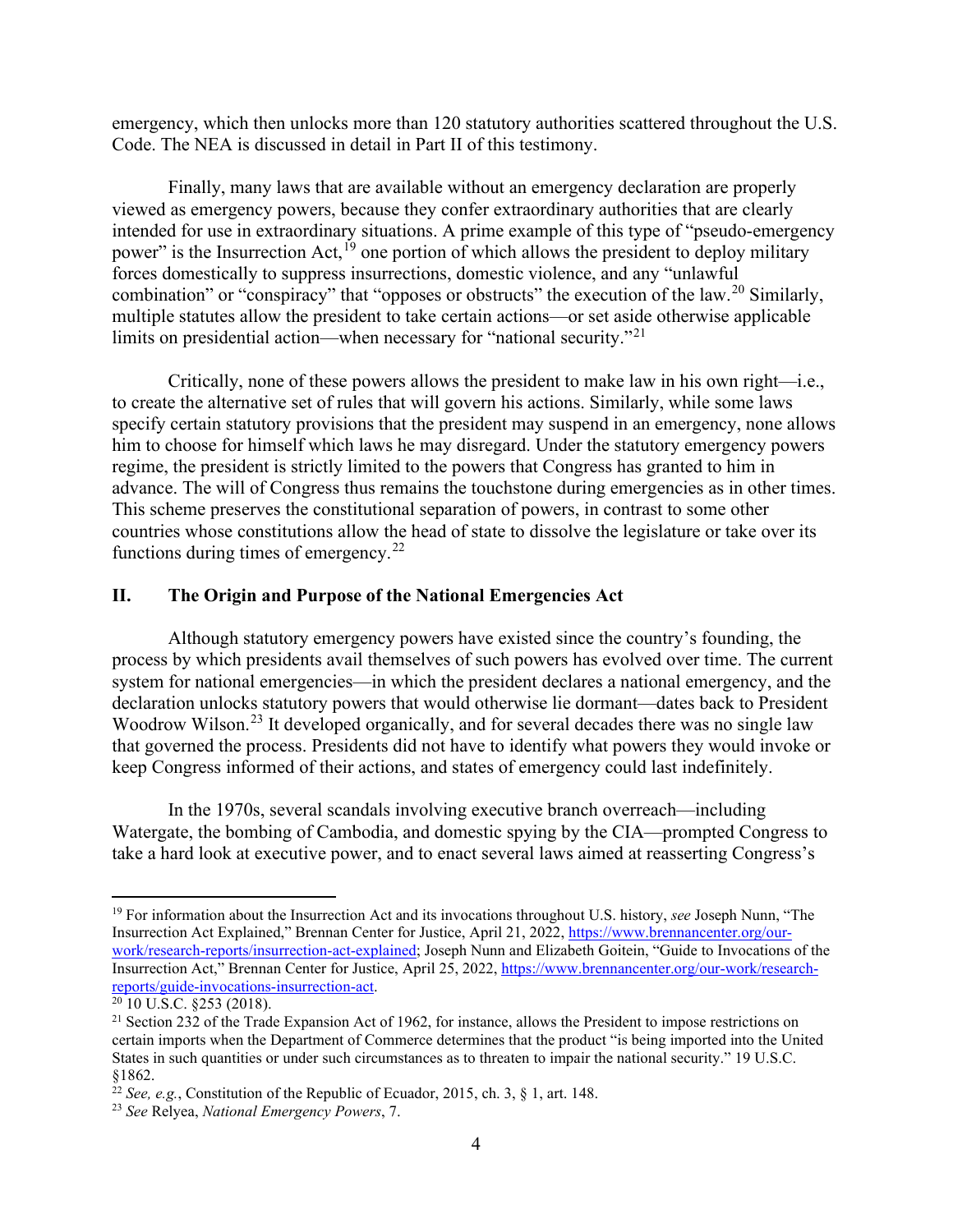role as a coequal branch of government and a check on executive authority.<sup>[24](#page-5-0)</sup> It was in this context that a special Senate committee was formed to examine presidential use of emergency powers.

The immediate impetus for the committee's formation was Republican Senator Charles Mathias's discovery that an emergency declaration issued in 1950, at the start of the Korean War, was still in place and was being used to prosecute the war in Vietnam. On closer examination, the committee learned that four clearly outdated states of emergency were still in effect, giving the president access to literally hundreds of statutory emergency powers. These included powers "to seize property and commodities, organize and control the means of production, call to active duty 2.5 million reservists, assign military forces abroad, seize and control all means of transportation and communication, restrict travel, and institute martial law, and, in many other ways, manage every aspect of the lives of all American citizens."<sup>[25](#page-5-1)</sup>

The committee's work culminated in the introduction and passage of the National Emergencies Act of 1976.<sup>[26](#page-5-2)</sup> The clear purpose of the law, evident in every facet of the legislative history, was to place limits on presidential use of emergency powers. As summarized by the committee in urging passage of the Act:

While much work remains, none of it is more important than passage of the National Emergencies Act. Right now, hundreds of emergency statutes confer enough authority on the President to rule the country without reference to normal constitutional process. Revelations of how power has been abused by high government officials must give rise to concern about the potential exercise, unchecked by the Congress or the American people, of this extraordinary power. The National Emergencies Act would end this threat and insure that the powers now in the hands of the Executive will be utilized only in time of genuine emergency and then only under safeguards providing for Congressional review.<sup>[27](#page-5-3)</sup>

The law employed several mechanisms to this end. It required the president to publish declarations of national emergency in the Federal Register;<sup>[28](#page-5-4)</sup> to specify the powers he intended to invoke; $^{29}$  $^{29}$  $^{29}$  and to report to Congress every six months on expenditures related to emergency powers.[30](#page-5-6) It provided that states of emergency would terminate after a year unless renewed by the president.[31](#page-5-7) Most important, it *allowed* Congress to terminate states of emergency at any time through a concurrent resolution (a so-called "legislative veto" that would take effect without the

<span id="page-5-0"></span><sup>24</sup> *See generally* Thomas E. Cronin, "A Resurgent Congress and the Imperial Presidency," *Political Science Quarterly* 95, no. 2 (1980): 209-37.

<span id="page-5-1"></span> $25$  S. Comm. On Government Operations and the Spec. Comm. On National Emergencies and Delegated Emergency Powers, The National Emergencies Act (Pub. L. 94-412), Source Book: Legislative History, Text, and Other Documents, at 20 (1976) (hereinafter "Spec. Comm. On National Emergencies Source Book").

<span id="page-5-2"></span><sup>&</sup>lt;sup>26</sup> National Emergencies Act, Pub. L. No. 94-412, 90 Stat. 1255 (1976).

<span id="page-5-3"></span> $27$  Spec. Comm. On National Emergencies Source Book at 50.

<span id="page-5-4"></span><sup>28</sup> National Emergencies Act, Pub. L. No. 94-412, § 201, 90 Stat. 1255 (codified at 50 U.S.C. § 1621).

<span id="page-5-5"></span><sup>29</sup> *Id.* § 301 (codified at 50 U.S.C. § 1631).

<span id="page-5-6"></span><sup>30</sup> *Id.* § 401(c) (codified at 50 U.S.C. § 1641(c)).

<span id="page-5-7"></span><sup>31</sup> *Id.* § 202(d) (codified at 50 U.S.C. § 1622(d)).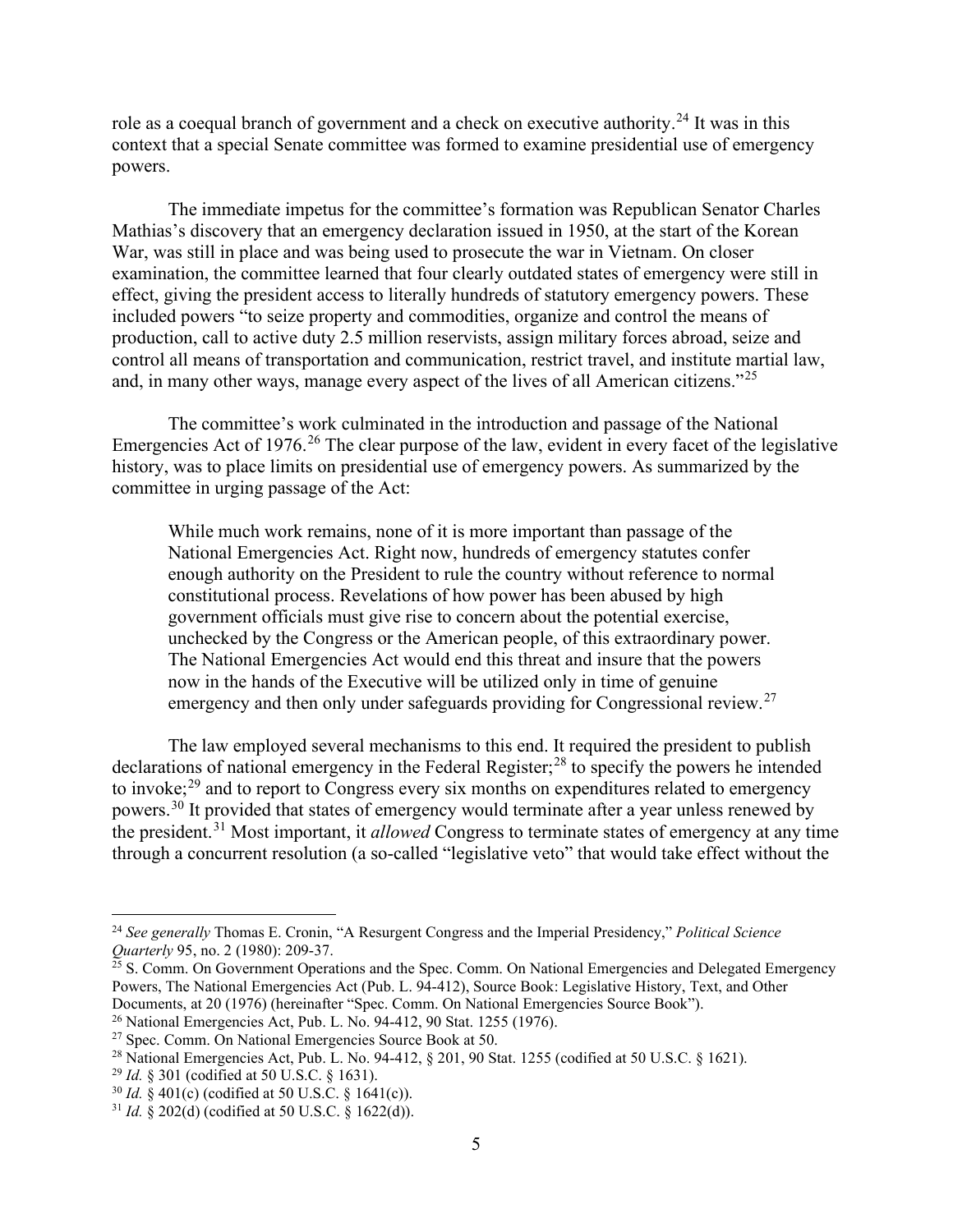president's signature), [32](#page-6-0) and it *required* Congress to meet every six months while an emergency declaration was in effect to "consider a vote" on whether to end the emergency.<sup>[33](#page-6-1)</sup>

As enacted, the law did not include a definition of "national emergency." Critically, however, this omission was not intended as a grant of unlimited discretion. Under an earlier draft of the legislation, the president was authorized to declare a national emergency "[i]n the event the President finds that a proclamation of a national emergency is essential to the preservation, protection and defense of the Constitution or to the common defense, safety, or well-being of the territory or people of the United States."[34](#page-6-2) One committee report noted that "[t]he definition of an emergency has been deliberately cast in broad terms that makes it clear that a proclamation of a state of national emergency requires a grave national crisis."[35](#page-6-3)

The Senate Committee on Government Operations ultimately removed this language, not because it was too limiting, but because the committee believed it to be too broad. As stated in the committee's report:

[F]ollowing consultations with several constitutional law experts, the committee concluded that section 201(a) is overly broad, and might be construed to delegate additional authority to the President with respect to declarations of national emergency. In the judgment of the committee, the language of this provision was unclear and ambiguous and might have been construed to confer upon the President statutory authority to declare national emergencies, other than that which he now has through various statutory delegations.

The Committee amendment clarifies and narrows this language. The Committee decided that the definition of when a President is authorized to declare a national emergency should be left to the various statutes which give him extraordinary powers. The National Emergencies Act is not intended to enlarge or add to Executive power. Rather the statute is an effort by the Congress to establish clear procedures and safeguards for the exercise by the President of emergency powers conferred upon him by other statutes.<sup>[36](#page-6-4)</sup>

The committee's solution ultimately proved ineffective, as the majority of the statutes in place today that confer power on the president during "national emergencies" do not include definitions of the term or any criteria that must be met beyond the issuance of the declaration. It is nonetheless significant that Congress believed that even a definition limiting national emergencies to grave national crises would be "overly broad." The notion that Congress intended the National Emergencies Act as an affirmative delegation of unlimited discretion to the president is contradicted by this and every other aspect of the legislative history.

<span id="page-6-0"></span><sup>32</sup> *Id.* § 202 (codified as amended at 50 U.S.C. § 1622).

<span id="page-6-1"></span><sup>33</sup> *Id.* § 202(b) (codified at 50 U.S.C. § 1622(b)).

<span id="page-6-3"></span><span id="page-6-2"></span><sup>34</sup> *See, e.g.*, S. 977, 94th Cong. § 201(a) (1975). 35 Spec. Comm. On National Emergencies Source Book at 96.

<span id="page-6-4"></span><sup>36</sup> S. Comm. On Gov. Operations, Report to Accompany H.R. 3884, S. Rep. No. 94-1168, at 3 (1976) (reprinted in Spec. Comm. On National Emergencies Source Book at 292).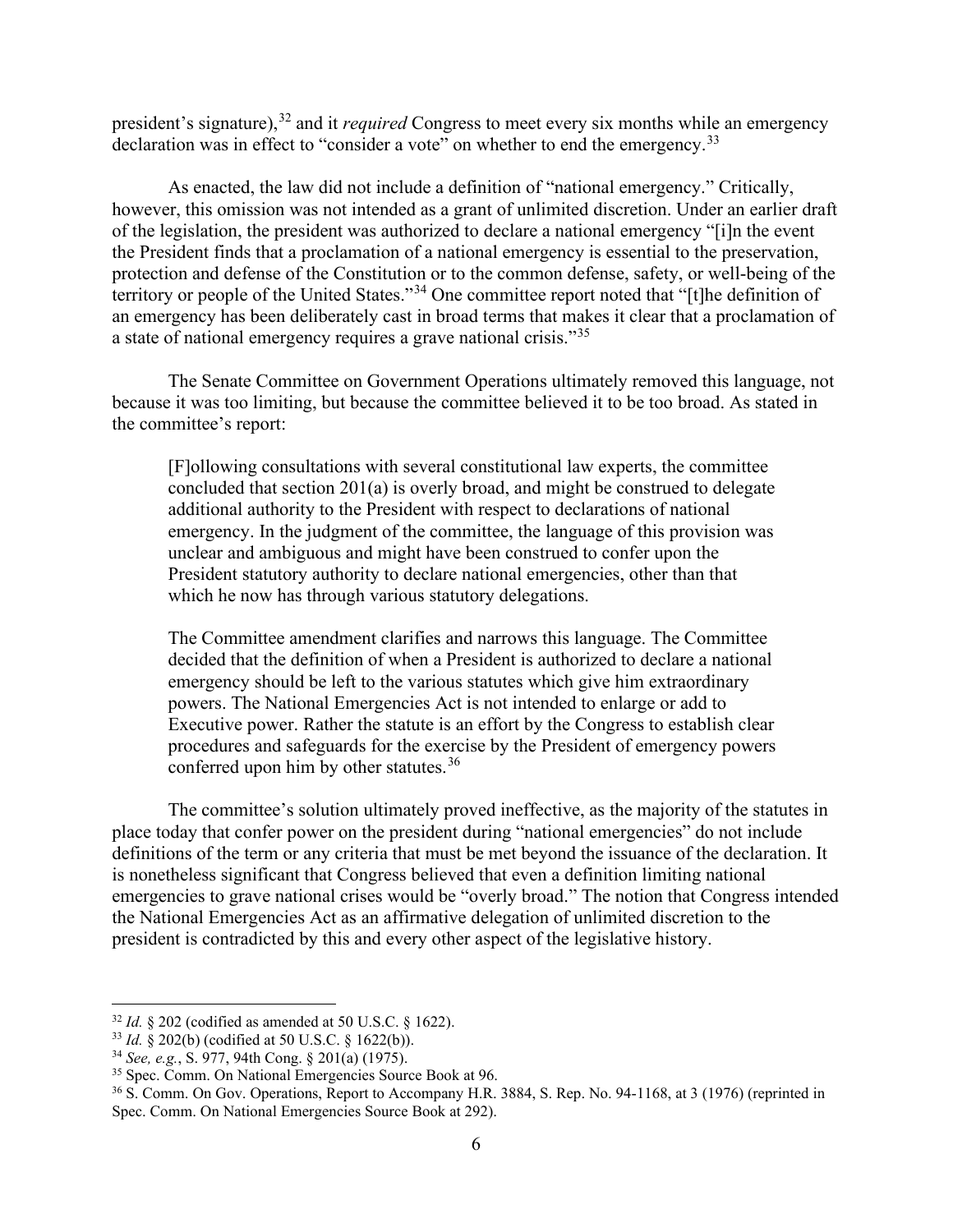#### **III. National Emergencies from 1979 to the Present**

The National Emergencies Act has not served as the strong check on executive action that Congress intended. The requirements that the president publish a declaration of national emergency in the Federal Register, identify publicly the powers he intends to use, and report to Congress on emergency-related expenditures have provided a modicum of transparency (although expenditure reports from the past fifteen years are not readily available to the public). Other key provisions, however, have proven toothless.

As noted, the decision not to define "national emergency," although intended to ensure the Act did not result in an expansion presidential authority, in practice meant there were no clearly articulated limits on the exercise of the president's discretion. In addition, renewal of emergencies after one year, intended to be the exception, has become the default. Most of the emergencies declared since the National Emergencies Act was passed are still in effect. The average length of emergencies has been close to a decade, with 29 emergencies lasting even longer. The longest-running state of emergency was issued by President Jimmy Carter in 1979 in response to the Iranian hostage crisis and remains in place today.<sup>[37](#page-7-0)</sup>

Perhaps most significantly, Congress has not exercised its intended role as a check on presidential power. In 1983, the Supreme Court ruled that concurrent resolutions are unconstitutional.<sup>[38](#page-7-1)</sup> Congress's solution was to substitute a joint resolution as the mechanism for terminating emergencies.<sup>[39](#page-7-2)</sup> Like any other legislation, a joint resolution must be signed into law by the president. If the president vetoes the resolution, Congress can override the veto only with a two-thirds vote by both houses. This change greatly diluted the role of Congress as envisioned in the original Act.

Moreover, until recently, Congress demonstrated little interest in exercising the powers it gave itself. The Act requires Congress to meet every six months while an emergency is in place to consider a vote on whether to end the emergency. States of emergency have been in place throughout the 44 years the law has been in effect, which means Congress should have met almost 90 times to review existing states of emergency. Before 2019, however, only one resolution to end a state of emergency had ever been introduced, and the emergency declaration at issue was revoked before Congress could vote on it.<sup>[40](#page-7-3)</sup>

After President Trump declared a national emergency in February 2019 to secure funding for constructing a wall along the southern border, Congress twice voted to terminate the

<span id="page-7-0"></span><sup>&</sup>lt;sup>37</sup> See "Declared National Emergencies Under the National Emergencies Act," Brennan Center for Justice, last updated May 9, 2022, https://www.brennancenter.org/our-work/research-reports/declared-national-emergencies-<br>under-national-emergencies-act.

<span id="page-7-1"></span><sup>&</sup>lt;sup>38</sup> *See* INS v. Chadha, 462 U.S. 919, 954-55 (1983).

<span id="page-7-2"></span><sup>39</sup> *See* 50 U.S.C. § 1622(a)(1).

<span id="page-7-3"></span><sup>40</sup> *See* Tamara Keith, "If Trump Declares an Emergency to Build the Wall, Congress Can Block Him," *NPR,*  February 11, 2019[, https://www.npr.org/2019/02/11/693128901/if-trump-declares-an-emergency-to-build-the-wall](https://www.npr.org/2019/02/11/693128901/if-trump-declares-an-emergency-to-build-the-wall-congress-can-block-him)[congress-can-block-him.](https://www.npr.org/2019/02/11/693128901/if-trump-declares-an-emergency-to-build-the-wall-congress-can-block-him)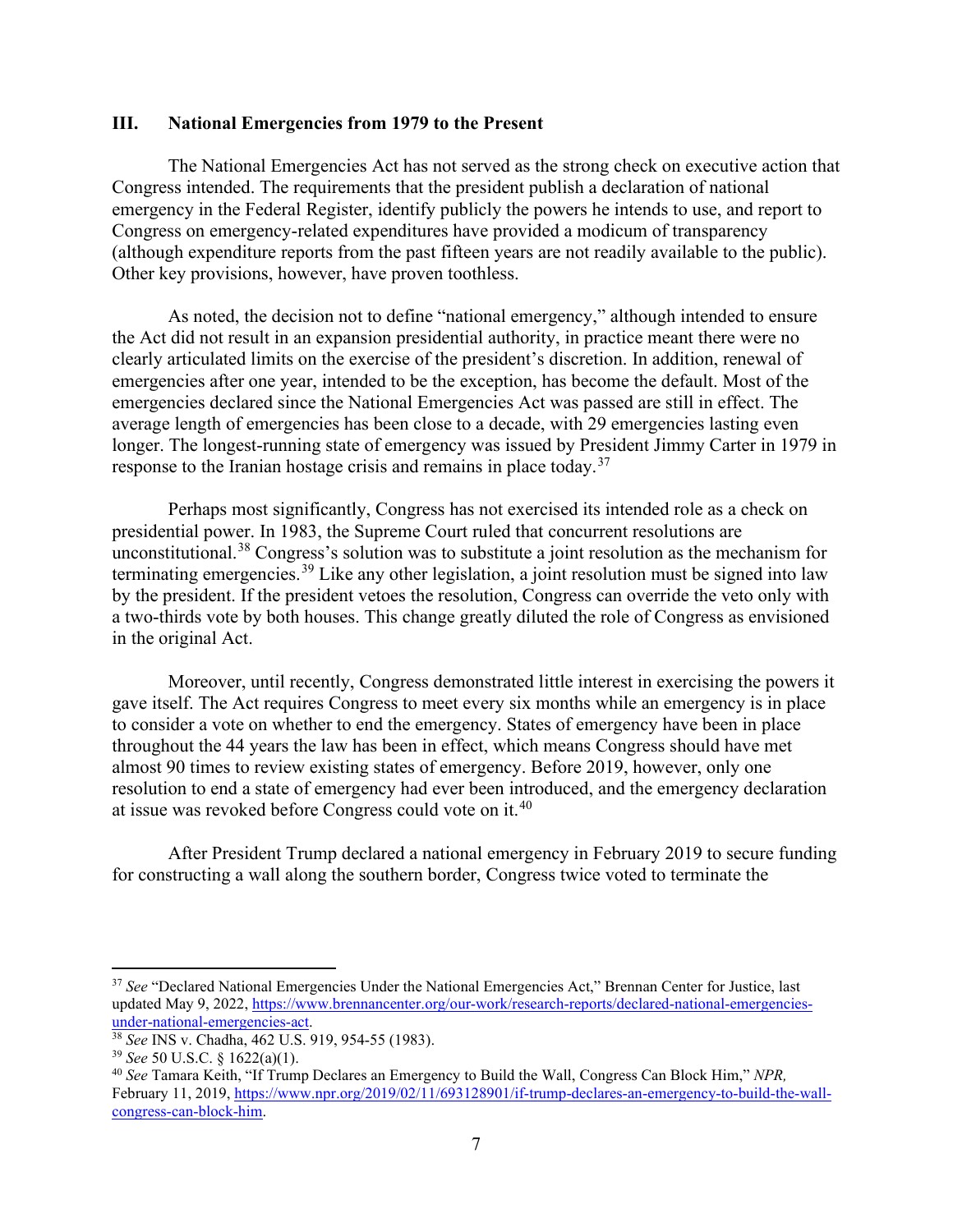declaration.<sup>[41](#page-8-0)</sup> President Trump vetoed the resolution both times,  $42$  however, and Congress was unable to muster the two-thirds majority necessary to override the veto. $43$ 

National emergencies are thus easy to declare and hard to stop—and they grant access to a rich well of powers, most of which become available regardless of whether they are relevant to the emergency at hand. Given this state of affairs, one might expect presidents to declare emergencies at every turn and to exploit all of the powers available to them. Yet this has not been the case. To the contrary, presidents have generally exercised considerable self-restraint in their use of statutory emergency powers, and there have been few clear misuses of the authority to declare national emergencies.

It might seem odd to describe presidential use of emergency powers as restrained, given that 75 states of national emergency have been declared in a 44-year period, 41 of which are in effect today. Sixty-eight of these declarations, however, were issued for the sole or primary purpose of imposing economic sanctions on foreign actors under the International Emergency Economic Powers Act (IEEPA) and related sanctions laws.<sup>[44](#page-8-3)</sup> These declarations must be considered separately.

IEEPA is, in many ways, *sui generis*. Congress enacted it in 1977 to limit the powers conferred by the 1917 Trading With the Enemy Act (TWEA). It was Congress's sense that the TWEA, which gave presidents broad authority to "investigate, regulate . . . prevent or prohibit  $\ldots$  transactions" in times of war or declared emergency,  $45$  had been improperly used to regulate domestic economic activity during peacetime. IEEPA thus limited the use of TWEA to wartime, and created a new framework for peacetime emergencies.[46](#page-8-5) Under that framework, presidents could declare a national emergency based on an "unusual and extraordinary threat" to the U.S. national security, foreign policy, or economy "which has its source in whole or substantial part outside the United States."[47](#page-8-6) The president could then authorize a range of economic actions to address the foreign threat.

Despite being tied to the mechanism of national emergency declarations, and despite the requirement of an "unusual and extraordinary threat," IEEPA has been used almost from the

<span id="page-8-0"></span><sup>41</sup> H.J. Res. 46, 116th Cong. (Mar. 2019); S.J. Res. 54, 116th Cong. (Sep. 2019).

<span id="page-8-1"></span><sup>42</sup> Donald Trump, "Veto Message to the House of Representatives for H.J. Res. 46," March 15, 2019, [https://trumpwhitehouse.archives.gov/briefings-statements/veto-message-house-representatives-h-j-res-46/;](https://trumpwhitehouse.archives.gov/briefings-statements/veto-message-house-representatives-h-j-res-46/) Donald Trump, "S.J. Res. 54 Veto Message," October 15, 2019, [https://trumpwhitehouse.archives.gov/presidential-](https://trumpwhitehouse.archives.gov/presidential-actions/s-j-res-54-veto-message/)

<span id="page-8-2"></span>[actions/s-j-res-54-veto-message/.](https://trumpwhitehouse.archives.gov/presidential-actions/s-j-res-54-veto-message/)<br><sup>43</sup> H.J. Res. 46, 116th Cong. (override failed in House, Mar. 26, 2019); S.J. Res. 54, 116th Cong. (override failed in Senate, Oct. 17, 2019).

<span id="page-8-3"></span><sup>&</sup>lt;sup>44</sup> The numbers in this paragraph are derived from review of the emergency proclamations as compiled by the Brennan Center and comprehensively listed at "Declared National Emergencies Under the National Emergencies Act," Brennan Center for Justice, last updated May 9, 2022, [https://www.brennancenter.org/our-work/research](https://www.brennancenter.org/sites/default/files/analysis/DeclaredNationalEmergenciesUndertheNationalEmergenciesAct_2.14.19.pdf)[reports/declared-national-emergencies-under-national-emergencies-act.](https://www.brennancenter.org/sites/default/files/analysis/DeclaredNationalEmergenciesUndertheNationalEmergenciesAct_2.14.19.pdf)

<span id="page-8-4"></span><sup>&</sup>lt;sup>45</sup> Trading with the Enemy Act of 1917, ch. 106 § 5(b)(1),  $\overline{40}$  Stat. 415 (1917) (codified as amended at 50 U.S.C. § 4305(b)(1)).

<span id="page-8-5"></span><sup>46</sup> *See* Laura K. Donohue, "Constitutional and Legal Challenges to the Anti-Terrorist Financing Regime," *Wake Forest Law Review* 43 (2008): 643, 647-48.

<span id="page-8-6"></span><sup>47</sup> International Emergency Economic Powers Act, Pub. L. 95-223, title II, § 202, 91 Stat. 1626 (1977) (codified at 50 U.S.C. 1701(b)).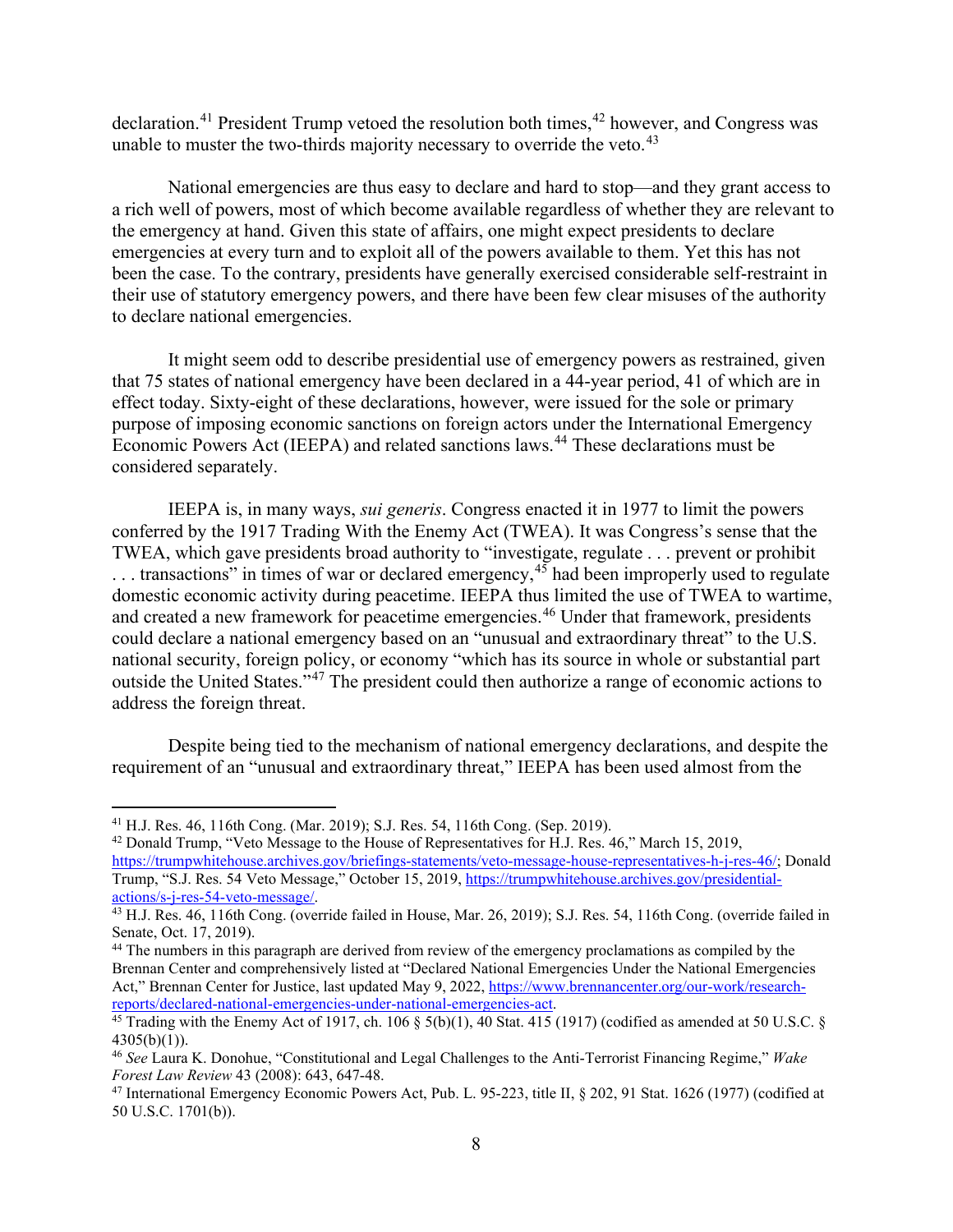outset as a standard tool of foreign policy. Presidents issue declarations under IEEPA in situations where imposing sanctions on foreign actors would advance U.S. interests, regardless of whether the threat to those interests is truly "extraordinary."[48](#page-9-0) IEEPA declarations create sanctions regimes that often become—and are intended to become—semi-permanent in nature. IEEPA thus underlies current U.S. economic policies toward governments or factions in Iran, Sudan, the Balkans, Zimbabwe, Iraq, Syria, Belarus, the Democratic Republic of the Congo, the Central African Republic, Burundi, Lebanon, North Korea, Venezuela, Somalia, Libya, Yemen, and Ukraine.<sup>49</sup>

This routinization of IEEPA use is problematic in many respects. Among other things, it cheapens the currency of national emergencies. When President Obama declared a national emergency to impose sanctions on Venezuela in 2015, finding that "the situation in Venezuela . . . constitutes an unusual and extraordinary threat to the national security and foreign policy of the United States,"[50](#page-9-2) Venezuelan president Nicolás Maduro's strong reaction prompted unusual public scrutiny of the declaration. The White House hastened to reassure the public that there was, in fact, no threat to U.S. national security, despite the president's words to the contrary. "[T]he United States does not believe that Venezuela poses some threat to our national security," said Deputy National Security Adviser Ben Rhodes. "We, frankly, just have a framework for how we formalize these executive orders."<sup>[51](#page-9-3)</sup> State Department spokesperson Jen Psaki echoed his remarks: "This is how we describe the process of naming sanctions, and there are 20 to 30 other sanctions programs we have."[52](#page-9-4)

Nonetheless, Congress has for decades acquiesced in, and arguably ratified, the use of IEEPA as a substitute for ordinary sanctions legislation. Indeed, there is some evidence that Congress, in passing IEEPA, expected that it would be used to fill gaps in legislative regimes. Presidents had previously invoked a provision of the TWEA to impose controls over certain types of exports when export-control legislation—the Export Administration Act—had lapsed. Congress imported the relevant language from the TWEA into IEEPA, and the legislative history shows that Congress anticipated it could be used in the same way if the Export Administration Act were to lapse again in the future.<sup>[53](#page-9-5)</sup> (That is, in fact, exactly what happened in 1983.<sup>[54](#page-9-6)</sup>)

If IEEPA declarations are set aside, the picture looks very different. National emergency declarations not relying on IEEPA have been few and far between. A complete list of such declarations includes:

<span id="page-9-0"></span><sup>48</sup> *See* Harold Hongju Koh, *The National Security Constitution: Sharing Power After the Iran-Contra Affair* (New Haven: Yale University Press, 1990), 47.

<span id="page-9-1"></span><sup>49</sup> *See* "Declared National Emergencies Under the National Emergencies Act," Brennan Center for Justice, last updated May 9, 2022, [https://www.brennancenter.org/our-work/research-reports/declared-national-emergencies](https://www.brennancenter.org/sites/default/files/analysis/DeclaredNationalEmergenciesUndertheNationalEmergenciesAct_2.14.19.pdf)[under-national-emergencies-act.](https://www.brennancenter.org/sites/default/files/analysis/DeclaredNationalEmergenciesUndertheNationalEmergenciesAct_2.14.19.pdf)

<span id="page-9-2"></span><sup>50</sup> Exec. Order No. 13692, 80 Fed. Reg. 127467 (Mar. 8, 2015).

<span id="page-9-3"></span><sup>51</sup> Gregory Korte, "White House: States of emergency are just formalities," *USA Today*, April 9, 2015, [https://www.usatoday.com/story/news/politics/2015/04/09/pro-forma-states-of-national-emergency/25479553/.](https://www.usatoday.com/story/news/politics/2015/04/09/pro-forma-states-of-national-emergency/25479553/) <sup>52</sup> *Ibid*.

<span id="page-9-6"></span><span id="page-9-5"></span><span id="page-9-4"></span><sup>53</sup> *See* Joel B. Harris and Jeffrey P. Bialos*,* "The Strange New World of United States Export Controls Under the International Emergency Powers Act," *Vanderbilt Journal of Transnational Law* 18 (1985): 78-80, 78 n. 16. <sup>54</sup> Exec. Order No. 12444, 48 Fed. Reg. 48215 (Oct. 14, 1983).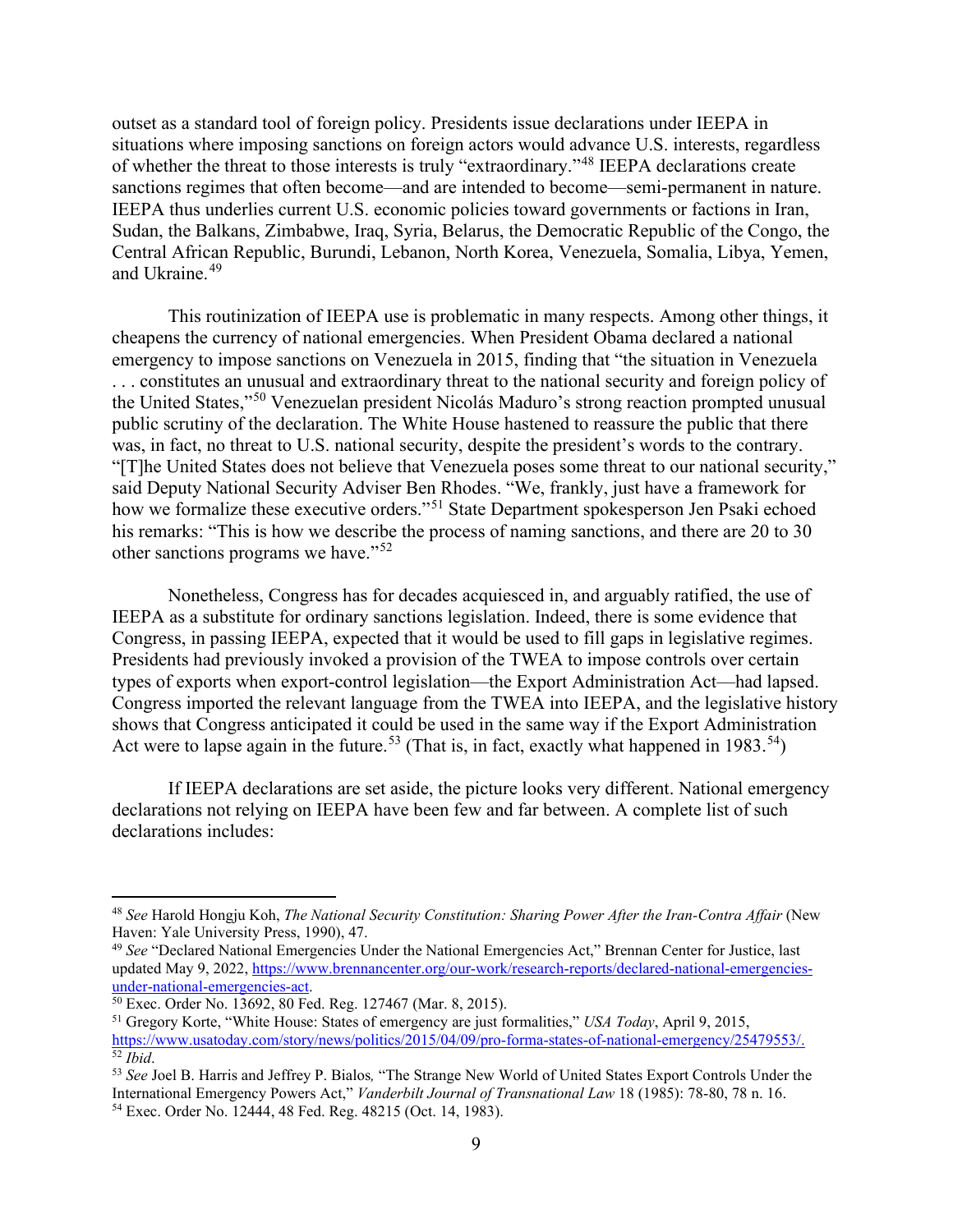- Executive Order 12722 (1990) issued in response to the Iraqi invasion of Kuwait. Although the emergency initially was declared for the purpose of imposing sanctions under IEEPA, President George H.W. Bush subsequently relied on it to bolster military strength and to engage in military construction during the Gulf War.
- Proclamation 6491 (1992)<sup>[55](#page-10-0)</sup> issued in response to Hurricanes Andrew and Iniki. The declaration was used to suspend minimum wage requirements with respect to reconstruction efforts in areas devastated by the hurricanes.
- Proclamation 6867 (1996) issued in response to Cuban attacks on U.S. civilian aircraft. The declaration was used to impose a naval blockade on Cuba.
- Proclamation 7463 (2001) issued in response to the attacks of  $9/11$ . The declaration was used primarily to make changes in the size and composition of the military forces, including calling reservists to active duty and implementing stop-loss policies.
- Proclamation 7924 (2006) issued in response to Hurricane Katrina. The declaration was used to suspend minimum wage requirements with respect to reconstruction efforts in areas devastated by the hurricane.
- Proclamation 8443 (2009) issued in response to the swine flu epidemic. The declaration was used to waive certain legal requirements in order to facilitate the provision of public health services.
- Proclamation 9844 (2019) issued in response to unlawful immigration at the southern border of the United States. The declaration was used to reallocate funding from military construction projects to enable construction of a border wall.
- Proclamation 9994 (2020) issued in response to the COVID-19 pandemic. The declaration was used primarily to increase flexibility in the provision of health care services, fund National Guard deployments relating to the Covid response, and pause payments on student loans in light of the economic hardship resulting from the pandemic.
- Proclamation 10371 (2022) issued in response to Russia's invasion of Ukraine. The declaration is being used to block Russian-affiliated vessels from entering United States ports of entry.

With the exception of Proclamation 9844 (the border wall declaration), which is discussed further below, all of these declarations were triggered by sudden, unexpected events. Most of these occurrences directly and significantly affected Americans' health or safety, and all but Proclamation 9844 at least arguably necessitated an immediate response (regardless of whether one believes the president's response, in each case, was the correct one).

<span id="page-10-0"></span><sup>&</sup>lt;sup>55</sup> Although the proclamation stated that the hurricanes constituted a "national emergency" and invoked emergency powers, it did not formally declare an emergency under the National Emergencies Act. Accordingly, this proclamation is not included in the Brennan Center's list of national emergency declarations. It is referenced in this testimony to present a complete picture of how emergency powers have been used.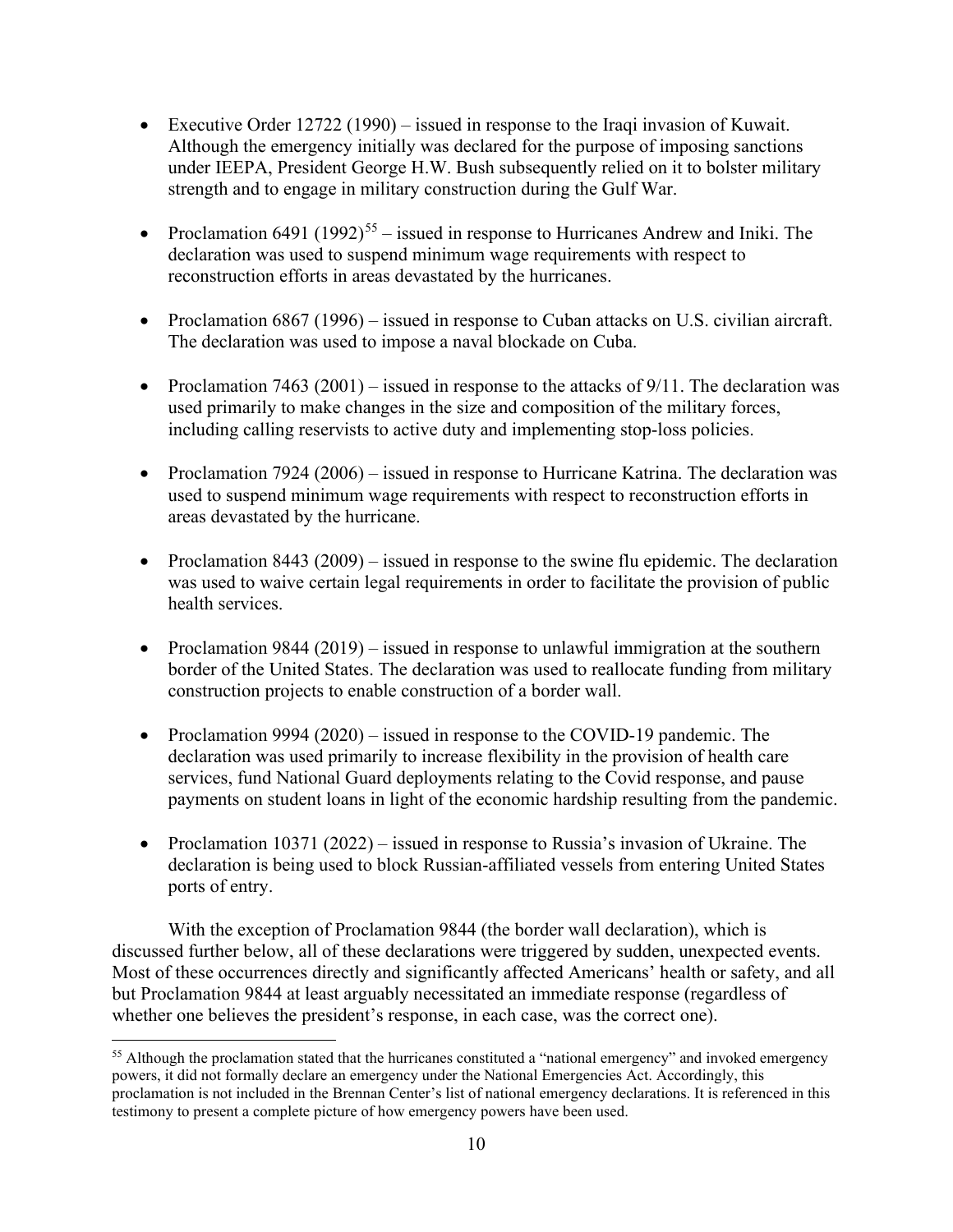This is not to say that no misuses have occurred. It is questionable, for instance, whether Iraq's invasion of Kuwait constituted an emergency for the United States that justified invoking emergency military powers. And while Cuba's attack on American aircraft and the attacks of 9/11 constituted real emergencies, it is worrisome that those states of emergency remain in place today. Emergencies, of course, can result in long-term or permanent changes in external conditions necessitating new or different legal authorities. The solution is for Congress to enact the necessary changes in the law—not to permit indefinite emergency rule by the president. The Cuba and 9/11 emergencies have become, in effect, "permanent emergencies," which is one of the phenomena the National Emergencies Act was designed to prevent.<sup>[56](#page-11-0)</sup>

Among other dangers, "permanent emergencies" increase the likelihood that the declaration will be used for purposes unrelated to the original triggering emergency. The 9/11 state of emergency already has been pressed into service to deal with problems having nothing to do with 9/11. President George W. Bush relied on the 9/11 declaration to call up reservists and implement stop-loss in the Iraq War.<sup>[57](#page-11-1)</sup> In 2017, President Trump relied on the  $9/11$  declaration to invoke emergency powers to fill a chronic shortage in Air Force pilots.<sup>[58](#page-11-2)</sup>

Still, what is most notable about the record of presidential use of emergency powers (outside the unique context of IEEPA[59](#page-11-3)) is what has *not* happened. Despite the lack of strong limits in National Emergencies Act, presidents generally have not declared national emergencies simply to grant themselves additional powers when convenient. In most cases, they have not renewed emergency declarations indefinitely, but revoked them or allowed them to expire when the threat had passed. And while nothing in the National Emergencies Act would prevent presidents from using emergency declarations to access dozens of special powers unrelated to the emergency at hand, presidents have not exploited that license. The Brennan Center's research

<span id="page-11-3"></span>[https://www.cnbc.com/2017/10/21/trump-executive-order-lets-air-force-recall-up-to-1000-retired-pilots.html.](https://www.cnbc.com/2017/10/21/trump-executive-order-lets-air-force-recall-up-to-1000-retired-pilots.html)<br><sup>59</sup> Even with respect to IEEPA, presidents have shown some restraint. As discussed below (*see infra* Part V.B), IEEPA is written broadly enough to allow the imposition of punishing economic consequences on American citizens/residents and organizations. With the disturbing exception of executive branch actions in the aftermath of 9/11, however, s*ee* Boyle, *Checking the President's Sanctions Power*, 12-14, IEEPA generally has been used to target foreign actors, including foreign governments, officials, factions, and suspected narcotics traffickers and terrorist groups.

<span id="page-11-0"></span><sup>56</sup> *See, e.g.*, Spec. Comm. on National Emergencies and Delegated Emergency Powers, Interim Report, S. Rep. No. 93-1170, at 1 (reprinted in Spec. Comm. on National Emergencies Source Book at 19 ("A majority of Americans alive today have lived their entire lives under emergency rule.")); 120 Cong. Rec. S15784-86 (daily ed. Aug. 22, 1974) (statement of Sen. Church) (reprinted in Spec. Comm. on National Emergencies Source Book at 73) ("[F]ew, if any, foresaw that the temporary states of emergency declared in 1933, 1939, 1941, 1950, 1970, and 1971, would become what are now regarded collectively as virtually permanent states of emergency . . . .").

<span id="page-11-1"></span><sup>57</sup> *See* Proclamation No. 7463, 66 Fed. Reg. 48197 (Sept. 14, 2001) (declaring 9/11 state of emergency and activating 10 U.S.C. § 12302, authorizing the call-up of reservists and thus triggering stop-loss authority under 10 U.S.C. § 12305); Doe v. Rumsfeld, 435 F.3d 980, 984-985 (9th Cir. 2006) (citing 9/11 declaration as the source of authority for the exercise of these authorities in Iraq).

<span id="page-11-2"></span><sup>58</sup> *See* Exec. Order No. 13814, 82 Fed. Reg. 49271 (Oct. 20, 2017); Jeff Daniels, "Trump executive order lets Air Force recall up to 1,000 retired pilots for active duty," *CNBC*, October 21, 2017,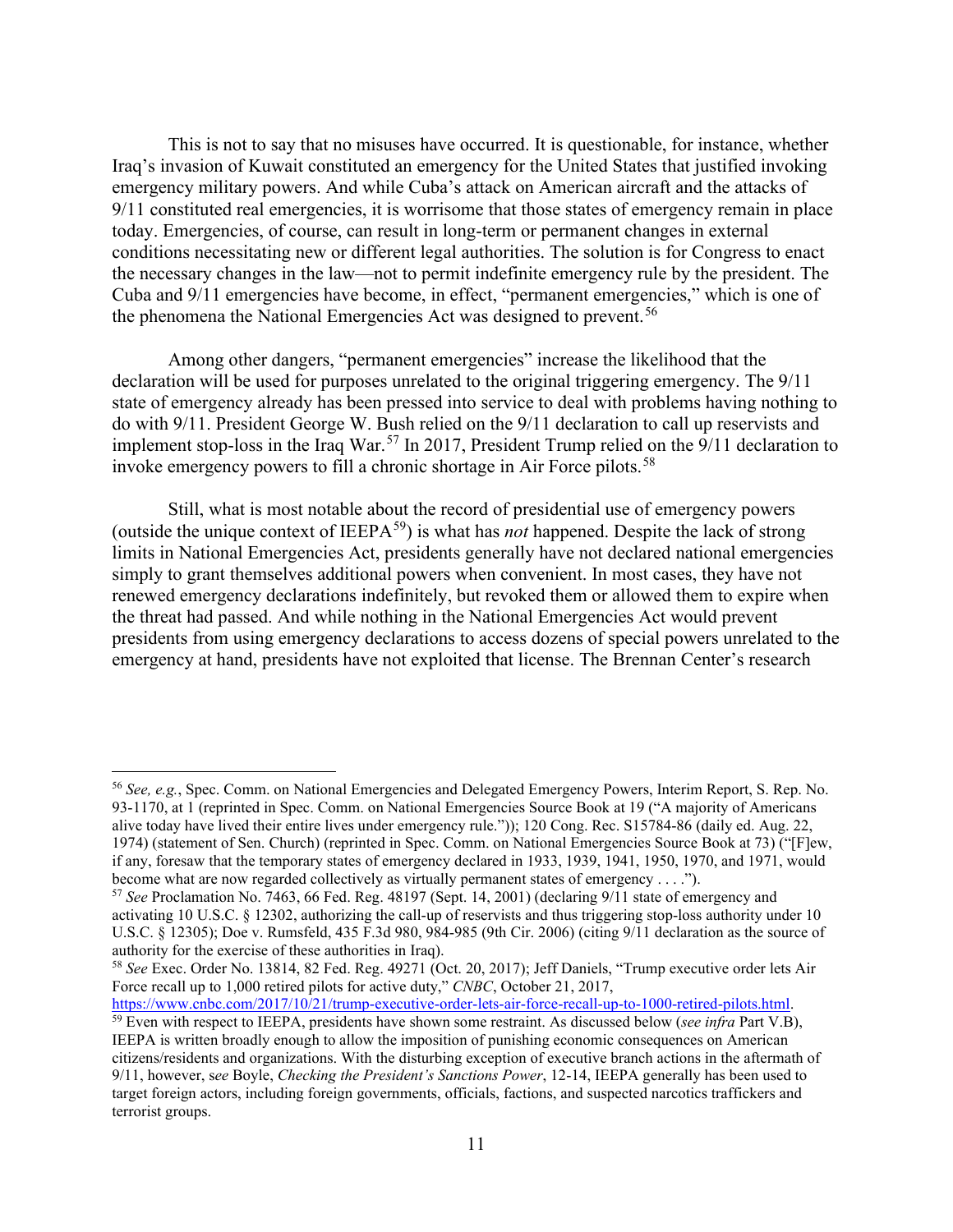indicates that nearly 70% of the powers available to the president when he invokes a national emergency have never been invoked.<sup>[60](#page-12-0)</sup>

## **IV. President Trump's Border Wall Declaration: An Unprecedented Abuse**

Against this backdrop, President Trump's emergency declaration in 2019 was an unprecedented abuse of emergency powers for at least two reasons.

The first reason is the absence of conditions that meet any common-sense definition of an emergency. Congress did not include a definition of "national emergency" in the National Emergencies Act. However, the word "emergency" is not meaningless. A quick sampling of prominent English-language dictionaries reveals some common elements. Merriam-Webster, for instance, defines "emergency" as "an unforeseen combination of circumstances or the resulting state that calls for immediate action<sup>"61</sup>; the Oxford-English dictionary similarly defines it as "[a] serious, unexpected, and often dangerous situation requiring immediate action."<sup>[62](#page-12-2)</sup>

A basic element of an emergency, in other words, is that the circumstances in question must be unexpected—and must presumably represent a change for the worse. In that respect, an "emergency" is fundamentally different than a "problem." Unless it has unexpectedly gotten worse, a problem that has existed for years or decades cannot accurately be described as an "emergency," no matter how serious that problem might be.

It is possible to view illegal immigration at the southern border as a significant problem and still acknowledge the simple reality that in February 2019, it had not taken an unexpected turn for the worse. Official government data leave no doubt on that point. At the time, illegal border crossings had been steadily declining since reaching a high of 1.64 million in 2000. In 2017, they reached their lowest point (303,916) in 40 years; they remained close to that historic low (396,579), and well within the fluctuation range for the past several years, in 2018.<sup>[63](#page-12-3)</sup> The only change in circumstances the president was able to identify in his proclamation was a significant increase in families seeking asylum at the border. [64](#page-12-4) This change, however, was not evidence of "unlawful migration"—the crisis identified in the proclamation—as these families were seeking admission to the United States through lawful means.

<span id="page-12-0"></span><sup>60</sup> *See* Elizabeth Goitein, "Trump's Hidden Powers," Brennan Center for Justice, December 5, 2018,

[https://www.brennancenter.org/blog/trump-hidden-powers;](https://www.brennancenter.org/blog/trump-hidden-powers) *see also* "A Guide to Emergency Powers and Their Use," Brennan Center for Justice, last updated March 4, 2022, [https://www.brennancenter.org/analysis/emergency-](https://www.brennancenter.org/analysis/emergency-powers)

<span id="page-12-1"></span>[powers.](https://www.brennancenter.org/analysis/emergency-powers)<br><sup>61</sup> *Merriam-Webster*, s.v. "emergency," accessed May 11, 2022, https://www.merriam-<br>webster.com/dictionary/emergency?src=search-dict-hed.

<span id="page-12-2"></span>webster.com/dictionary/emergency.<sup>32</sup> *English Oxford Living Dictionaries*, s.v. "emergency," accessed May 11, 2022, https://en.oxforddictionaries.com/definition/emergency.

<span id="page-12-3"></span><sup>63</sup> *See* Lori Robertson, "Illegal Immigration Statistics," FactCheck.Org, last updated June 7, 2019, [https://www.factcheck.org/2018/06/illegal-immigration-statistics/;](https://www.factcheck.org/2018/06/illegal-immigration-statistics/) U.S. Border Patrol, "Southwest Border Sectors: Total Illegal Alien Apprehensions by Fiscal Year," accessed May 11, 2022, [https://www.cbp.gov/sites/default/files/assets/documents/2019-Mar/bp-southwest-border-sector-apps-fy1960-](https://www.cbp.gov/sites/default/files/assets/documents/2019-Mar/bp-southwest-border-sector-apps-fy1960-fy2018.pdf)<br>fy2018.pdf.

<span id="page-12-4"></span><sup>&</sup>lt;sup>64</sup> *See* Proclamation No. 9844, 84 Fed. Reg. 4949 (February 15, 2019).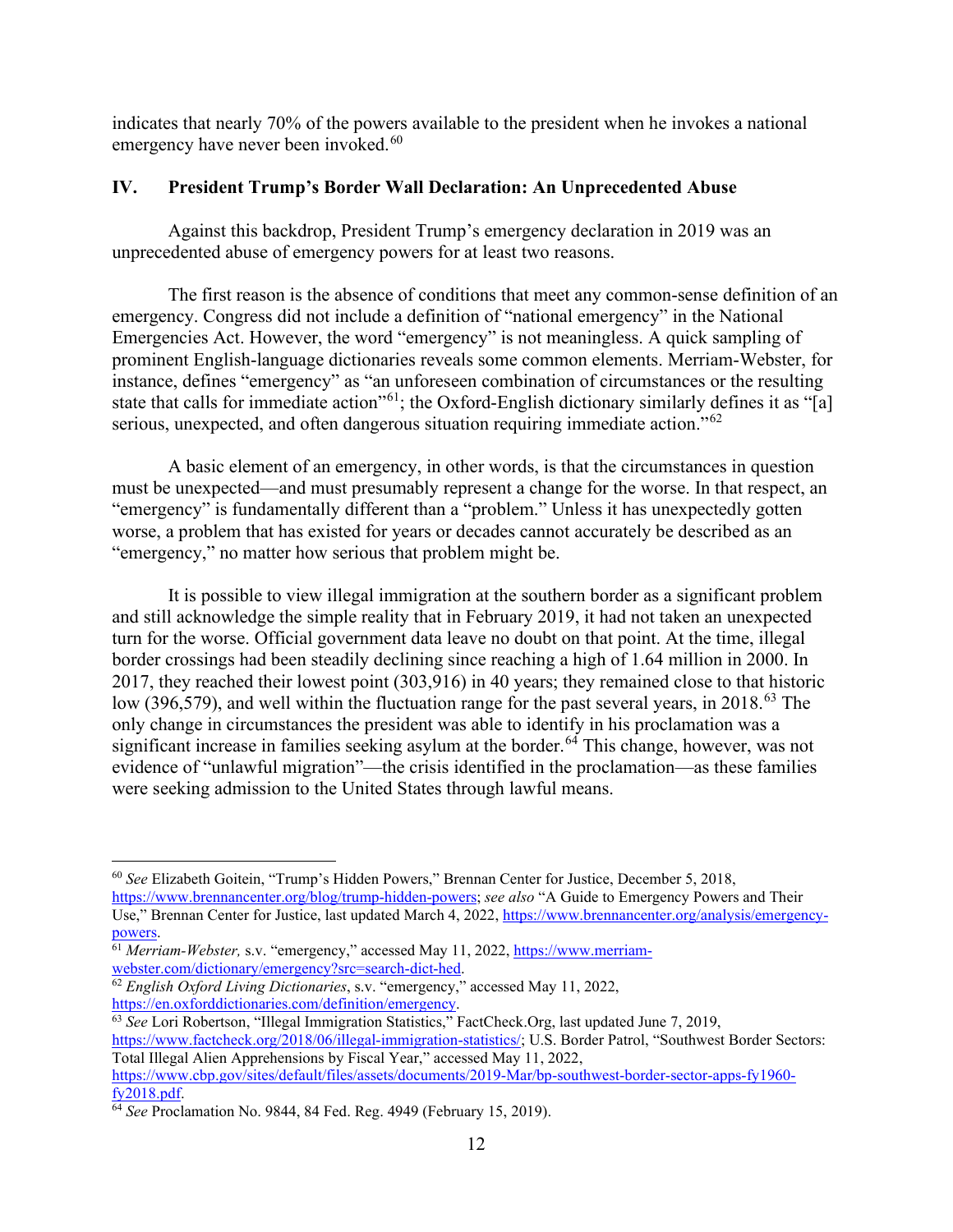Moreover, it was clear from President Trump's own words and actions that the situation at the southern border did not require "immediate action." For the first two years of his administration, it apparently did not occur to the president to consider illegal border crossings a national emergency. He first dangled the idea that he might declare a national emergency in early January 2019.<sup>[65](#page-13-0)</sup> Yet he waited a full six weeks before declaring the emergency. When he announced the declaration, he explicitly stated that quick action was not a necessity in this case, just a personal preference: "I could do the wall over a longer period of time. I didn't need to do this. But I'd rather do it much faster."[66](#page-13-1)

Even if illegal border crossings had spiked to an all-time high, President Trump's declaration would have been an abuse of authority. That's because President Trump sought funding from Congress to build a wall along the southern border, and Congress expressly refused to provide it. Indeed, Congress voted repeatedly not to give the president the authority and funds that he requested.<sup>[67](#page-13-2)</sup> The president was thus invoking emergency powers to thwart the express will of Congress. President Trump did not try to hide this fact; in the weeks leading up to the declaration, he repeatedly stated that he would use emergency powers only if Congress refused to give him what he wanted. $68$ 

<span id="page-13-0"></span><sup>65</sup> *See* Jane C. Timm, "Fact check: What's a 'national emergency' and can Trump declare one to get his wall?", *NBC News, January 4, 2019, https://www.nbcnews.com/politics/donald-trump/fact-check-what-s-national-emergency-can-trump-declare-one-n954966.* 

<span id="page-13-1"></span><sup>&</sup>lt;sup>66</sup> White House, "Remarks by President Trump on the National Security and Humanitarian Crisis on our Southern Border," February 15, 2019, [https://www.whitehouse.gov/briefings-statements/remarks-president-trump-national](https://www.whitehouse.gov/briefings-statements/remarks-president-trump-national-security-humanitarian-crisis-southern-border/)[security-humanitarian-crisis-southern-border/.](https://www.whitehouse.gov/briefings-statements/remarks-president-trump-national-security-humanitarian-crisis-southern-border/)<br><sup>67</sup> Over the course of nearly a year of negotiations, Congress repeatedly declined to allocate \$5.7 billion for the

<span id="page-13-2"></span>border wall, and never got a bill to the President with more than \$1.6 billion. *See, e.g.* Department of Defense Appropriations Act, H.R. 695, 115th Cong. (2017) (failed in conference after an amendment adding \$5.7 billion in border wall funding passed the House); End the Shutdown and Secure the Border Act, S.Amdt. 5 to Supplemental Appropriations Act, H.R. 268, 115th Cong. (2019).

<span id="page-13-3"></span> $^{68}$  On January 10, President Trump stated his preference for "do[ing] the deal through Congress,"

but he added that if the deal did not "work out," he would "almost . . . definitely" declare a national emergency. White House, "Remarks by President Trump Before Marine One Departure," January 10, 2019,

[https://www.whitehouse.gov/briefings-statements/remarks-president-trump-marine-one-departure-30/.](https://www.whitehouse.gov/briefings-statements/remarks-president-trump-marine-one-departure-30/) Asked about his threshold for declaring an emergency, President Trump responded, "My threshold will be if I can't make a deal with people that are unreasonable." George Sargent, "Trump: I Have the 'Absolute Right' to Declare a National Emergency if Democrats Defy Me," *Washington Post*, January 9, 2018,

[https://www.washingtonpost.com/opinions/2019/01/09/trump-i-have-absolute-right-declare-national-emergency-if](https://www.washingtonpost.com/opinions/2019/01/09/trump-i-have-absolute-right-declare-national-emergency-if-democrats-defy-me/?utm_term=.124f57619b33)[democrats-defy-me/?utm\\_term=.124f57619b33.](https://www.washingtonpost.com/opinions/2019/01/09/trump-i-have-absolute-right-declare-national-emergency-if-democrats-defy-me/?utm_term=.124f57619b33) On February 1, Trump reiterated that he was planning to wait until February 15, the date on which a temporary appropriations measure would lapse, before issuing an emergency declaration. "Excerpts from Trump's Interview with the New York Times," *New York Times*, February 1, 2019, [https://www.nytimes.com/2019/02/01/us/politics/trump-interview-transcripts.html;](https://www.nytimes.com/2019/02/01/us/politics/trump-interview-transcripts.html) see also "Transcript: President Trump on 'Face the Nation,' February 3, 2019," *CBS News,* February 3, 2019,

<https://www.cbsnews.com/news/transcript-president-trump-on-face-the-nation-february-3-2019/> (President Trump describing emergency declaration as an "alternative" to the process that Congress was engaged in to avert another shutdown, which was to end on February 15). He predicted that "we will be looking at a national emergency, because I don't think anything is going to happen [in Congress]. I think the Democrats don't want border security." White House, "Remarks by President Trump in Meeting on Human Trafficking on the Southern Border," February 1, 2019, [https://www.whitehouse.gov/briefings-statements/remarks-president-trump-meeting-human-trafficking](https://www.whitehouse.gov/briefings-statements/remarks-president-trump-meeting-human-trafficking-southern-border/)[southern-border/.](https://www.whitehouse.gov/briefings-statements/remarks-president-trump-meeting-human-trafficking-southern-border/)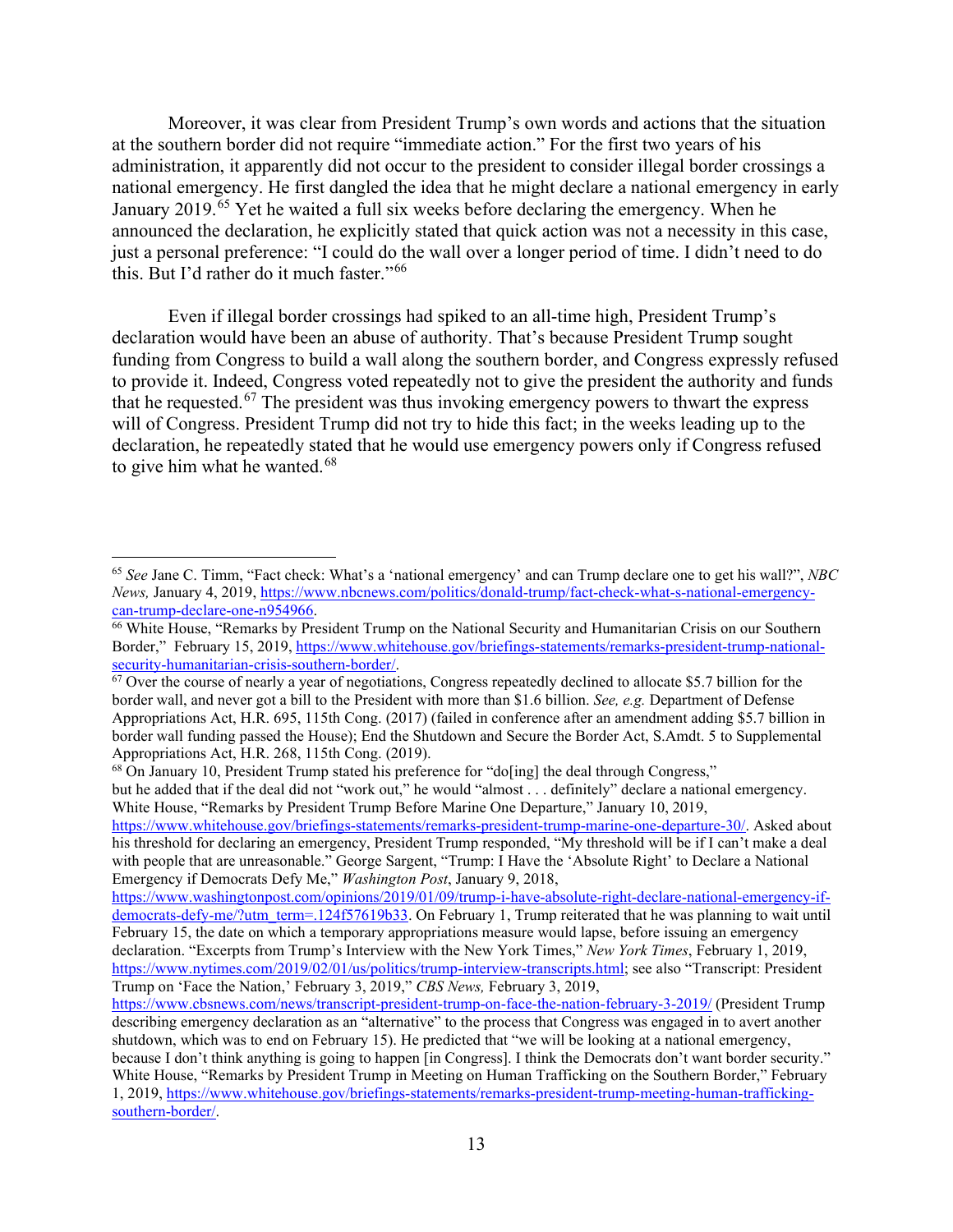Although President Trump was the first president to declare a non-existent emergency to evade Congress's express will,<sup>[69](#page-14-0)</sup> he was not the first to use emergency powers to bypass Congress. Recent research by the Brennan Center uncovered an incident in which President Obama used emergency powers, albeit on a much smaller scale, to expand an overseas naval facility after Congress appropriated funds for the project but simultaneously withheld authorization. President Obama did not concoct a new national emergency for this purpose but relied on the  $9/11$  emergency proclamation.<sup>70</sup>

The use of emergency powers as an end-run around Congress is an abuse of these powers for many reasons. First, as discussed in Parts I and II, emergency powers were never intended to allow the president to bypass Congress or to cut Congress out of its constitutional policymaking role. Emergency declarations merely allow the president to rely on a different set of statutes ones that Congress has passed in advance, on the assumption that true emergencies would unfold too quickly for Congress to respond in the moment.

If, on the other hand, Congress has time to respond, there is no justification for bypassing the ordinary legislative process. (In the case of the border wall declaration, the president purposefully and explicitly gave Congress time to act.) And if Congress's response is to vote against the very action that the president seeks to take, that expression of Congress's will should

<span id="page-14-0"></span><sup>&</sup>lt;sup>69</sup> President Reagan issued a national emergency declaration in 1983, which he used to continue certain export controls under IEEPA after a statute authorizing such controls had lapsed. *See* Exec. Order No. 12444, 48 Fed. Reg. 48215 (October 14, 1983). As noted above, however, the legislative history of IEEPA indicates Congress's awareness that presidents would be able to use IEEPA for that very purpose. Importantly, that was not a case in which Congress voted to deny the president authority or funding for the very action he then took.

<span id="page-14-1"></span><sup>&</sup>lt;sup>70</sup> More specifically, President Obama in 2011 requested \$45.2 million to expand a Navy facility in Bahrain. After Senators raised explicit concerns about that investment, the National Defense Authorization Act for Fiscal Year 2012 zeroed out its authorization. *See* Department of Defense Authorization for Appropriations for Fiscal Year 2012 and the Future Years Defense Program, Hearings Before the S. Comm. on Armed Services, 112th Cong. 70, 91, 101 (2011) (questions of Sen. Ayotte and Manchin); Military Construction and Veterans Affairs, and Related Agencies Appropriations for Fiscal Year 2012, Hearings Before a Subcomm. of the S. Comm. on Appropriations, 112th Cong. 121-2 (2011) (question of Sen. Johnson); H. Rept. 112-329, 112th Cong. (2011); Pub. L. 112-81, § 4601 (2011). Appropriations language was less clear, but it appears that the full \$45.2 million was appropriated. *See* Department of Defense, Submission of Budget for Fiscal Year 2013, C-1 at 154,

[https://comptroller.defense.gov/Portals/45/Documents/defbudget/fy2013/fy2013\\_c1.pdf.](https://comptroller.defense.gov/Portals/45/Documents/defbudget/fy2013/fy2013_c1.pdf) Lawmakers cautioned President Obama against moving forward without authorization, however, and signaled that such authorization would not be forthcoming. *See* Department of Defense Authorization for Appropriations for Fiscal Year 2013 and the Future Years Defense Program, Hearing Before the S. Comm. on Armed Services, 112th Cong. 62 (2012) (statement of Sen. McCaskill). At that point, instead of reiterating his request for authorization, President Obama invoked 10 U.S.C. § 2808 and began to award contracts for development. Michael J. Vassalotti and Brendan W. McGarry, *Military Construction Funding in the Event of a National Emergency* (Washington, D.C.: Congressional Research Service, 2019), 3[, https://sgp.fas.org/crs/natsec/IN11017.pdf.](https://sgp.fas.org/crs/natsec/IN11017.pdf)

This incident was a misuse of emergency powers, given that Congress had withheld authorization for the project. It was nonetheless distinguishable from President Trump's border wall funding grab in several respects. First, the border wall was not, properly understood, a "military construction project," as the Navy facility was. 10 U.S.C. § 2808. Second, the money bound up in Trump's emergency proclamation was two orders of magnitude larger, and the border wall itself was a matter of intense public controversy, making the will of Congress—as representatives of the American people—all the more important. Finally, as noted above, President Obama did not fabricate a non-existent emergency to make emergency powers available. The naval base presumably operated in service of post-9/11 overseas military operations, and President Obama relied on the 9/11 emergency declaration. That declaration was unquestionably appropriate, although it is problematic that Presidents Bush, Obama, and Trump relied on it—and President Biden relies on it today—long after the immediate crisis passed.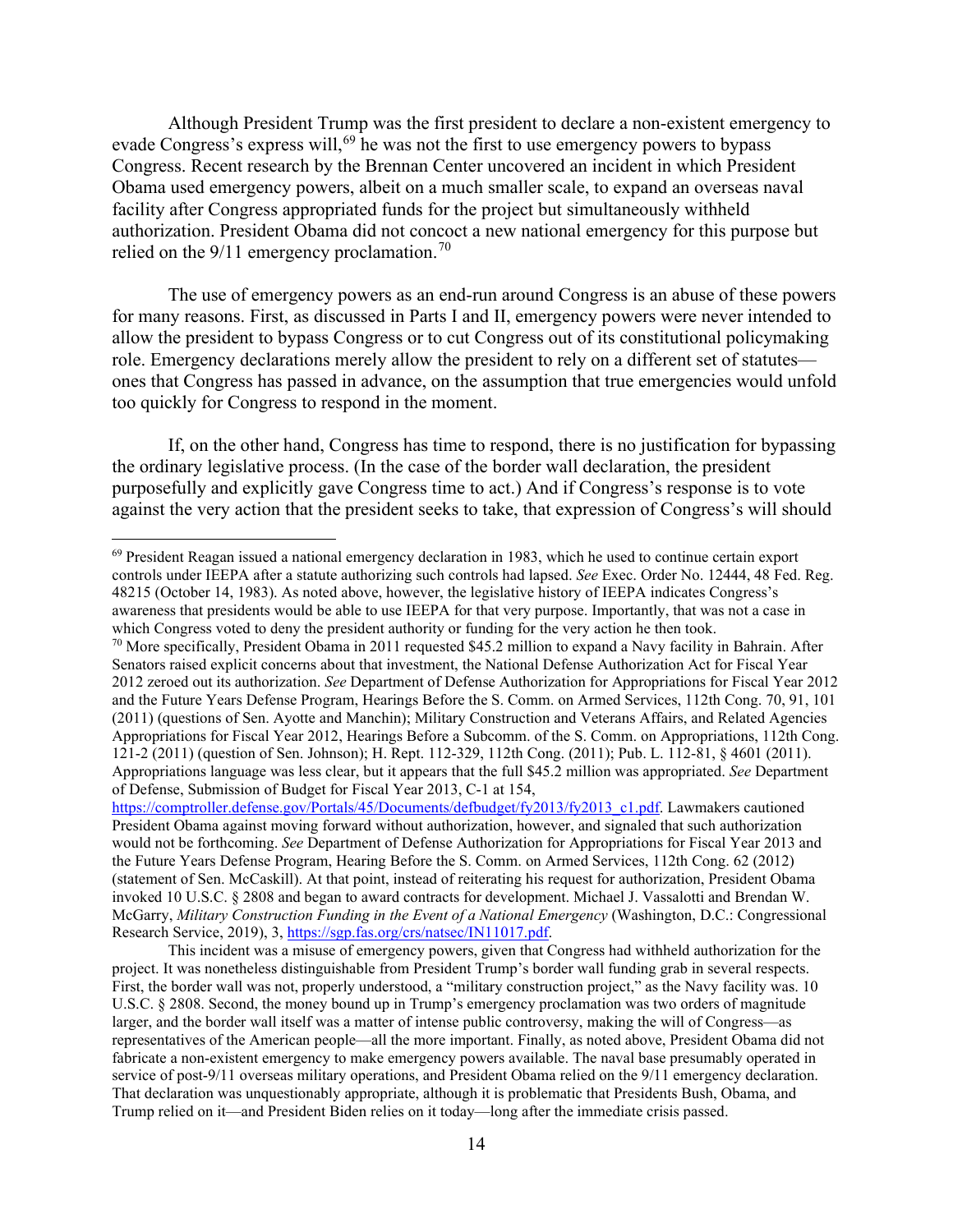control. Relying on emergency powers to move forward in such a case is like a doctor relying on advance medical directive to withhold life-sustaining treatment when the patient is conscious and clearly asking to be saved.<sup>[71](#page-15-0)</sup>

The abuse was particularly egregious in the case of the border wall declaration because the Constitution unambiguously prohibits spending that Congress has not approved. Article I states that "[n]o Money shall be drawn from the Treasury, but in Consequence of Appropriations made by Law."<sup>[72](#page-15-1)</sup> The president thus invoked emergency powers, not just to get around the will of Congress in general, but to evade an express limitation in the Constitution.

Even this clear abuse, however, proved extremely difficult to stem. Several lawsuits were brought. Some plaintiffs struggled to establish standing.<sup>[73](#page-15-2)</sup> Judges who sided with the plaintiffs stayed their own rulings (or had the rulings stayed by appellate courts) pending appeal.<sup>[74](#page-15-3)</sup> Overall, courts were unwilling to look behind the designation of a "national emergency," focusing instead on the applicability of the particular emergency power the president invoked—10 U.S.C. § 2808, which authorizes emergency reallocation of funding only for "military construction" projects and on a provision of the 2019 Consolidated Appropriations Act that expressly forbade changes in the funding of projects unless the changes were approved in an appropriations act.<sup>[75](#page-15-4)</sup> And the Biden administration has asked the Supreme Court to vacate rulings against the Trump administration, now that President Biden has terminated the emergency declaration and stopped construction of the border wall.[76](#page-15-5)

Congress, too, was unable to assert its will. For the first time since the enactment of the NEA, Congress voted on a resolution to terminate a national emergency declaration.<sup>[77](#page-15-6)</sup> The resolution passed both chambers, with twelve Republican senators crossing party lines to vote for it.<sup>[78](#page-15-7)</sup> President Trump vetoed the resolution, however, and Congress was unable to muster the two-thirds supermajority necessary to override his veto.<sup>[79](#page-15-8)</sup> Six months later, the process repeated itself; a majority of Congress rejected the emergency declaration, yet it stayed in place.<sup>[80](#page-15-9)</sup>

<span id="page-15-0"></span><sup>71</sup> *See* Elizabeth Goitein, "Trump Is Destroying His Own Case for a National Emergency," *The Atlantic*, January 28,

<span id="page-15-1"></span><sup>&</sup>lt;sup>72</sup> U.S. Const. art. I,  $\S$  9, cl. 7.<br><sup>73</sup> See, e.g., U.S. House of Representatives v. Mnuchin, 379 F.Supp. 3d 8 (D.D.C. 2019).

<span id="page-15-3"></span><span id="page-15-2"></span><sup>74</sup> *See, e.g.,* Sierra Club v. Trump, No. 19-cv-00892-HSG, 2019 WL 2715422 (N.D. Cal. 2019), *injunction stayed*, Trump v. Sierra Club, 140 S. Ct. 1 (2019); California v. Trump, 407 F.Supp. 3d 869 (N.D. Cal. 2019) (court stayed own injunction); El Paso County v. Trump, 408 F.Supp. 3d 840 (W.D. Texas 2019), *injunction stayed*, El Paso County v. Trump, No. 19-51144 (5th Cir. Jan. 8, 2020).

<span id="page-15-4"></span><sup>75</sup> *See* Pub. L. No. 116-6, div. D, § 739.

<span id="page-15-5"></span><sup>76</sup> *See* Petitioners' Motion to Vacate and Remand, Biden v. Sierra Club, S. Ct. No. 20-138 (2021)*, granted*, 592 U.S. \_\_\_\_ (Jul. 2, 2021).

<span id="page-15-6"></span><sup>77</sup> *See supra* n. 41.

<span id="page-15-7"></span><sup>78</sup> *See* John Haltiwanger, "The 12 Senate Republicans who defied Trump and voted to terminate the border wall national emergency," *Business Insider*, March 14, 2019[, https://www.businessinsider.com/12-gop-senators-voted](https://www.businessinsider.com/12-gop-senators-voted-against-trumps-border-wall-national-emergency-2019-3)[against-trumps-border-wall-national-emergency-2019-3.](https://www.businessinsider.com/12-gop-senators-voted-against-trumps-border-wall-national-emergency-2019-3)

<span id="page-15-8"></span><sup>79</sup> *See supra* nn. 42-3.

<span id="page-15-9"></span><sup>80</sup> *See supra* nn. 41-3.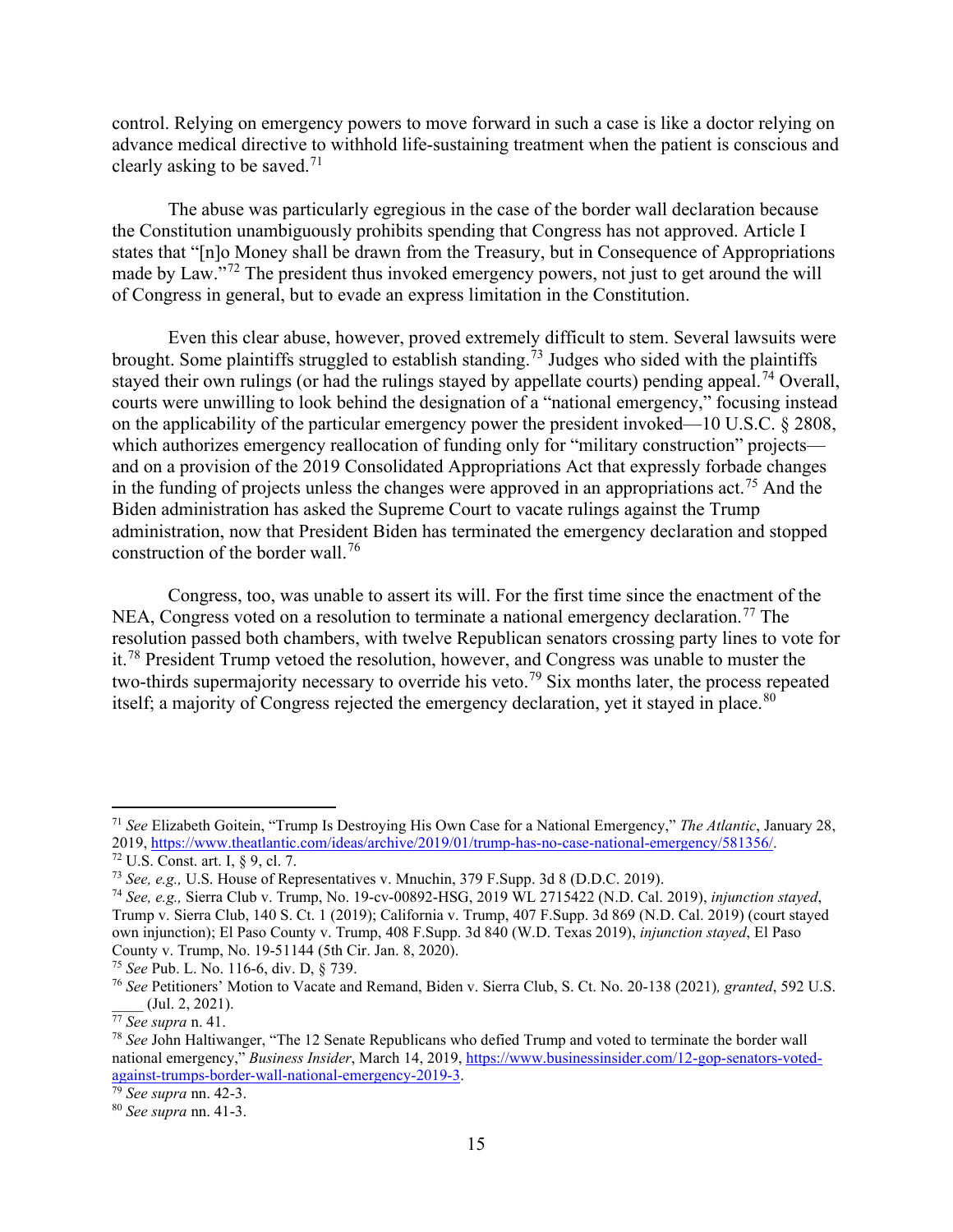### **V. How—and Why—Congress Must Act**

President Trump's border wall declaration created a dangerous precedent. It signaled that presidents can declare emergencies to address *any* problem they consider to be serious, however longstanding, and that they can use those emergency declarations to give themselves powers Congress has expressly withheld. This could permanently upset the balance of power between the president and Congress. It could also undermine one of the basic principles of democracy: that the policies pursued by our government are those approved by a majority of Congress, not those that Congress cannot muster a supermajority to reject.

Moreover, the next time a president decides to declare an emergency for the sake of political convenience, he could invoke powers far more potent than the one President Trump invoked in 2019. The Brennan Center has catalogued 123 statutory provisions that become available to presidents when they declare a national emergency. Ninety-six of these require nothing more than the president's signature. Twelve contain a *de minimis* restriction, such as a requirement than an agency head certify the necessity of the measure (something the president could simply order the agency head to do). Only fifteen of these powers contain a more substantive restriction, such as a requirement that the emergency have certain specified effects.<sup>[81](#page-16-0)</sup>

While many of the authorities provided in these 123 provisions are measured and sensible, some seem like the stuff of authoritarian regimes. For example, merely by signing a declaration of national emergency, the president may take over or shut down radio stations; $82$  if the president goes further and declares a "threat of war," he may take over or shut down facilities for wire communication—a provision that arguably could allow him to assert control over U.S.- based Internet traffic.<sup>[83](#page-16-2)</sup> Other powers would allow the president or members of his administration to freeze Americans' assets and bank accounts (IEEPA), <sup>[84](#page-16-3)</sup> to exercise broad and unspecified powers over domestic transportation,<sup>[85](#page-16-4)</sup> to detail members of the U.S. armed forces to any country,  $86$  to prohibit or limit the export of any agricultural commodity  $87$ —even to suspend the prohibition on government testing of chemical or biological agents on unwitting human subjects.<sup>[88](#page-16-7)</sup>

Indeed, emergency powers could be deployed to undermine democracy itself. According to recent news stories, allies of former President Trump advocated that he invoke a range of emergency powers to overturn the results of the 2020 presidential election. They urged the president to declare a national emergency and invoke IEEPA in order to seize voting machines;

<span id="page-16-0"></span><sup>81</sup> *See* Goitein, "Trump's Hidden Powers," Brennan Center for Justice; "A Guide to Emergency Powers and Their Use," Brennan Center for Justice, last updated March 4, 2022, [https://www.brennancenter.org/analysis/emergency](https://www.brennancenter.org/analysis/emergency-powers)[powers.](https://www.brennancenter.org/analysis/emergency-powers) 82 *See* 47 U.S.C. § 606(c).

<span id="page-16-2"></span><span id="page-16-1"></span><sup>83</sup> *See* 47 U.S.C. § 606(d); *see also* Elizabeth Goitein, "The Alarming Scope of the President's Emergency Powers," *The Atlantic,* January/February 2019[, https://www.theatlantic.com/magazine/archive/2019/01/presidential-](https://www.theatlantic.com/magazine/archive/2019/01/presidential-emergency-powers/576418/)

<span id="page-16-3"></span>[emergency-powers/576418/.](https://www.theatlantic.com/magazine/archive/2019/01/presidential-emergency-powers/576418/) 84 *See* 50 U.S.C. §§ <sup>1701</sup>*et seq*.

<span id="page-16-4"></span><sup>85</sup> *See* 49 U.S.C. § 114(g).

<span id="page-16-5"></span><sup>86</sup> *See* 10 U.S.C. § 712(a)(3).

<span id="page-16-6"></span><sup>87</sup> *See* 7 U.S.C. § 5712(c).

<span id="page-16-7"></span><sup>88</sup> *See* 50 U.S.C. § 1515.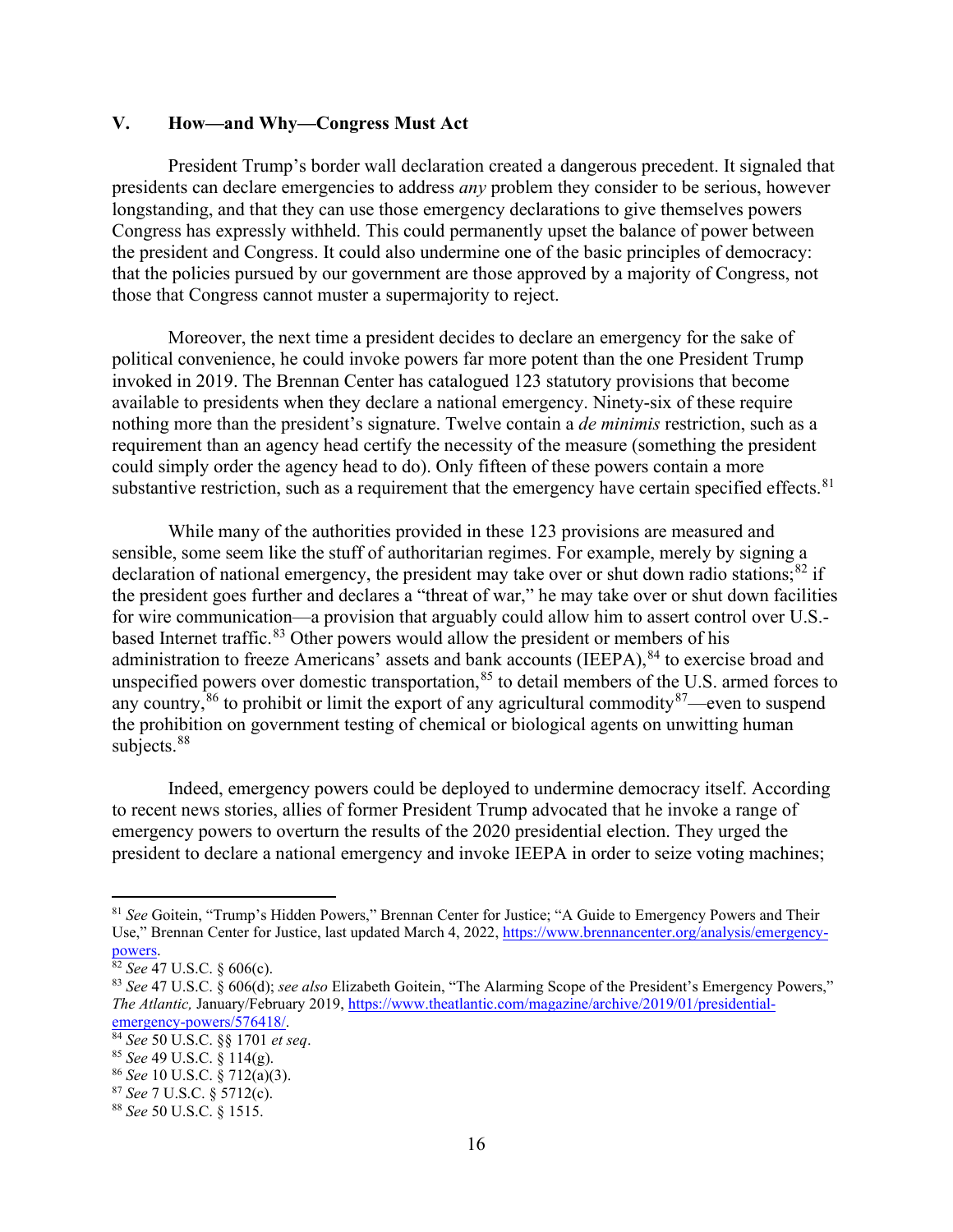to invoke the Insurrection Act; and to declare martial law.<sup>[89](#page-17-0)</sup> For reasons the Brennan Center has laid out, none of these suggestions would have provided a legal basis for overturning the election results.<sup>[90](#page-17-1)</sup> Had President Trump nonetheless implemented these measures, they undoubtedly would have disrupted the transition of power even further, and created even greater chaos and (potentially) violence, than the insurrection of January 6. Moreover, while there are no emergency powers that allow a president to change the outcome of an election, some of the authorities that become available in a declared national emergency could be used to undermine the fairness of the election itself—e.g., by creating conditions that make it harder for people to vote. $91$ 

It is incumbent on Congress to fix this state of affairs. There are bills pending before Congress, as well as other public reform proposals, that would preserve the president's flexibility in times of crisis while mitigating against the risk of abuse and preventing "permanent emergencies."

# **A. National Emergencies Act Reform**

Following President Trump's border wall declaration, several lawmakers introduced bills to amend the National Emergencies Act. Most of them contained the same central reform: a presidentially declared national emergency would automatically terminate after 30 days (or a similarly short period) unless Congress voted to approve the declaration. Expedited procedures would enable Congress to move quickly; they would also allow any member to force a vote and would prohibit filibusters in the Senate. This would ensure that the emergency declaration would not expire through obstructionism or inertia, and that the outcome would reflect the will of a majority of Congress. If Congress approved the declaration, it could stay in place for up to a year; if the president wished to renew it, each yearly renewal would again require Congress's approval.

This approach, versions of which are used by many other countries,  $92$  is more consistent with the core purpose of emergency powers. It would give the president ready access to

<span id="page-17-0"></span><sup>89</sup> *See* Betsy Woodruff Swan, "Read the never-issued Trump order that would have seized voting machines," *Politico*, January 21, 2022, [https://www.politico.com/news/2022/01/21/read-the-never-issued-trump-order-that](https://www.politico.com/news/2022/01/21/read-the-never-issued-trump-order-that-would-have-seized-voting-machines-527572)[would-have-seized-voting-machines-527572;](https://www.politico.com/news/2022/01/21/read-the-never-issued-trump-order-that-would-have-seized-voting-machines-527572) Tina Nguyen, "MAGA leaders call for the troops to keep Trump in office," *Politico*, December 18, 2020, [https://www.politico.com/news/2020/12/18/trump-insurrection-act](https://www.politico.com/news/2020/12/18/trump-insurrection-act-presidency-447986)[presidency-447986;](https://www.politico.com/news/2020/12/18/trump-insurrection-act-presidency-447986) Luke Broadwater, "Fearing a Trump Repeat, Jan. 6 Panel Considers Changes to Insurrection Act," *New York Times*, April 19, 2022, [https://www.nytimes.com/2022/04/19/us/politics/trump-jan-6-insurrection](https://www.nytimes.com/2022/04/19/us/politics/trump-jan-6-insurrection-act.html)[act.html;](https://www.nytimes.com/2022/04/19/us/politics/trump-jan-6-insurrection-act.html) Jamie Gangel, Jeremy Herb, and Elizabeth Stuart, "Mark Meadows' 2,319 text messages reveal Trump's inner circle communications before and after January 6," *CNN*, April 25, 2022,

[https://www.cnn.com/2022/04/25/politics/mark-meadows-texts-2319/index.html.](https://www.cnn.com/2022/04/25/politics/mark-meadows-texts-2319/index.html)

<span id="page-17-2"></span>*<sup>91</sup> See* Elizabeth Goitein, "The Alarming Scope of the President's Emergency Powers," *The Atlantic,* 46-47, January/February 2019[, https://www.theatlantic.com/magazine/archive/2019/01/presidential-emergency](https://www.theatlantic.com/magazine/archive/2019/01/presidential-emergency-powers/576418/)[powers/576418/.](https://www.theatlantic.com/magazine/archive/2019/01/presidential-emergency-powers/576418/)

<span id="page-17-1"></span><sup>90</sup> *See* Joseph Nunn and Andrew Boyle, "There Are No Extraordinary Powers a President Can Use to Reverse an Election," Brennan Center for Justice, March 3, 2021, [https://www.brennancenter.org/our-work/analysis](https://www.brennancenter.org/our-work/analysis-opinion/there-are-no-extraordinary-powers-president-can-use-reverse-election)[opinion/there-are-no-extraordinary-powers-president-can-use-reverse-election.](https://www.brennancenter.org/our-work/analysis-opinion/there-are-no-extraordinary-powers-president-can-use-reverse-election)

<span id="page-17-3"></span> $\frac{1}{92}$  *See, e.g.*, Spanish Constitution, § 116, https://www.constituteproject.org/constitution/Spain 2011?lang=en; Constitution of the Fifth Republic (France) art. 36,

[https://www.constituteproject.org/constitution/France\\_2008?lang=en;](https://www.constituteproject.org/constitution/France_2008?lang=en) Constitution of Greece art. 48, https://www.constituteproject.org/constitution/Greece<sup>2008?lang=en.</sup>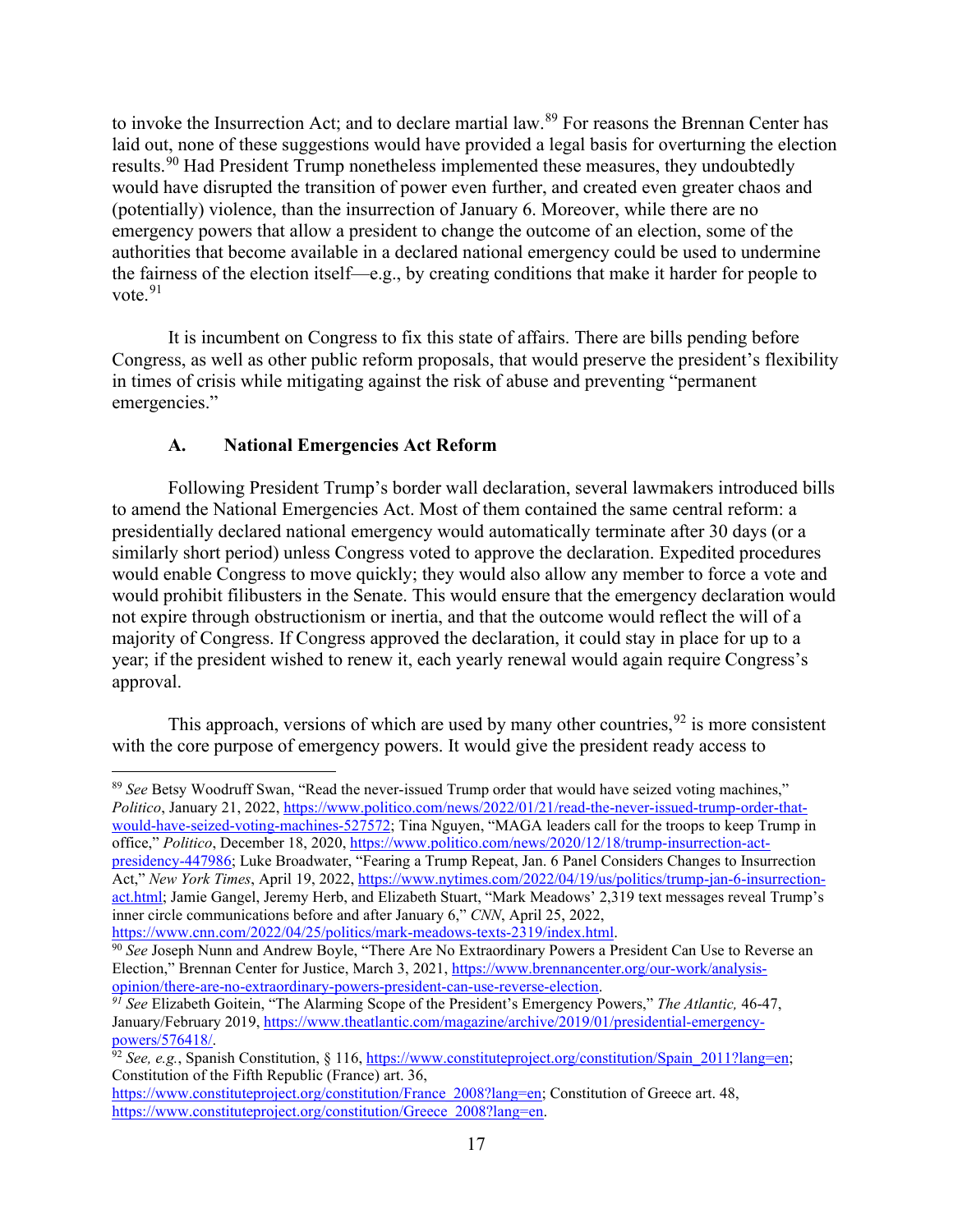enhanced authorities when he needs them most—i.e., when the emergency is in progress and Congress has not had time to address it. Once Congress has had time to act, however—and history shows that Congress can act quite swiftly in the face of true emergencies<sup>[93](#page-18-0)</sup>—it should be Congress's decision as to whether emergency authorities are a good fit for the crisis at hand. Critically, that would remove the perverse incentive that exists when the government actor who declares the emergency is the same one who receives additional powers.

A bill featuring this reform, the ARTICLE ONE Act, was reported out of the Senate Homeland Security and Government Affairs Committee in 2019.<sup>[94](#page-18-1)</sup> It received broad bipartisan support: The bill was introduced by Senator Mike Lee (R-Utah) and cosponsored by 18 Republican Senators, yet every Democrat on the committee voted for it, and several Democrats signed a bipartisan letter to Senate party leaders urging them to bring the bill to the floor.<sup>[95](#page-18-2)</sup> Subsequently, versions of the ARTICLE ONE Act were incorporated into two major Democratic reform packages—the Protecting Our Democracy Act (PODA), which was passed by the House in December 2021, <sup>[96](#page-18-3)</sup> and the Congressional Power of the Purse Act (CPPA)<sup>97</sup>—and a bipartisan bill to reform national security powers, titled the National Security Powers Act (NSPA) in the Senate<sup>[98](#page-18-5)</sup> and the National Security Reforms and Accountability Act (NSRAA) in the House.<sup>[99](#page-18-6)</sup> All told, 31 sitting Democratic senators and 20 sitting Republican senators have sponsored or cosponsored NEA reform legislation that includes this core change.

Although the congressional approval requirement remains the heart of the reform, PODA, the CPPA, and the NSPA/NSRAA added various provisions to further safeguard against abuse. One such provision is a ban on "permanent emergencies" that would prohibit emergency declarations from continuing for more than five years. At the five-year mark, it cannot fairly be said that the circumstances necessitating action are unexpected or extraordinary; they have effectively become a "new normal," and should be addressed through non-emergency measures. There is some risk that this approach could lead Congress to enact permanent expansions of presidential power where temporary ones would suffice. That concern, in my view, is better addressed by including sunsets in the relevant legislation, rather than allowing supposedly temporary powers to effectively become permanent through routine renewals of emergency declarations.

Another provision would place two key limits on which statutory authorities a president may invoke during a declared national emergency. First, it would specify that the authorities invoked must relate to the nature of, and may be used only to address, that emergency. There is

<span id="page-18-0"></span> $93$  For instance, within weeks of the attacks of  $9/11$ , Congress passed the USA PATRIOT Act, sweeping legislation that ran 342 pages and made changes to more than 15 different laws. Lisa Finnegan Abdolian and Harold Takooshian, "The USA PATRIOT Act: Civil Liberties, the Media, and Public Opinion," *Fordham Urban Law Journal* 30:4 (2003): 1429.

<span id="page-18-1"></span><sup>94</sup> S. Rep. No. 116-159, 116th Cong. (Nov. 2019).

<span id="page-18-2"></span><sup>95</sup> *See* "Bipartisan Letter Urges Leadership to Have Full Senate Consider ARTICLE ONE Act," Office of Sen. Mike Lee, October 18, 2019, https://www.lee.senate.gov/2019/10/bipartisan-letter-urges-leadership-to-have-full-senate-<br>consider-article-one-act.

<span id="page-18-3"></span><sup>&</sup>lt;sup>96</sup> H.R. 5314, 117th Cong. (December 9, 2021).

<span id="page-18-4"></span> $97$  H.R. 6628, 116th Cong. (2020); S. 3889, 116th Cong. (2020).

<span id="page-18-5"></span><sup>98</sup> S. 2391, 117th Cong. (2021).

<span id="page-18-6"></span><sup>99</sup> H.R. 5410, 117th Cong. (2021).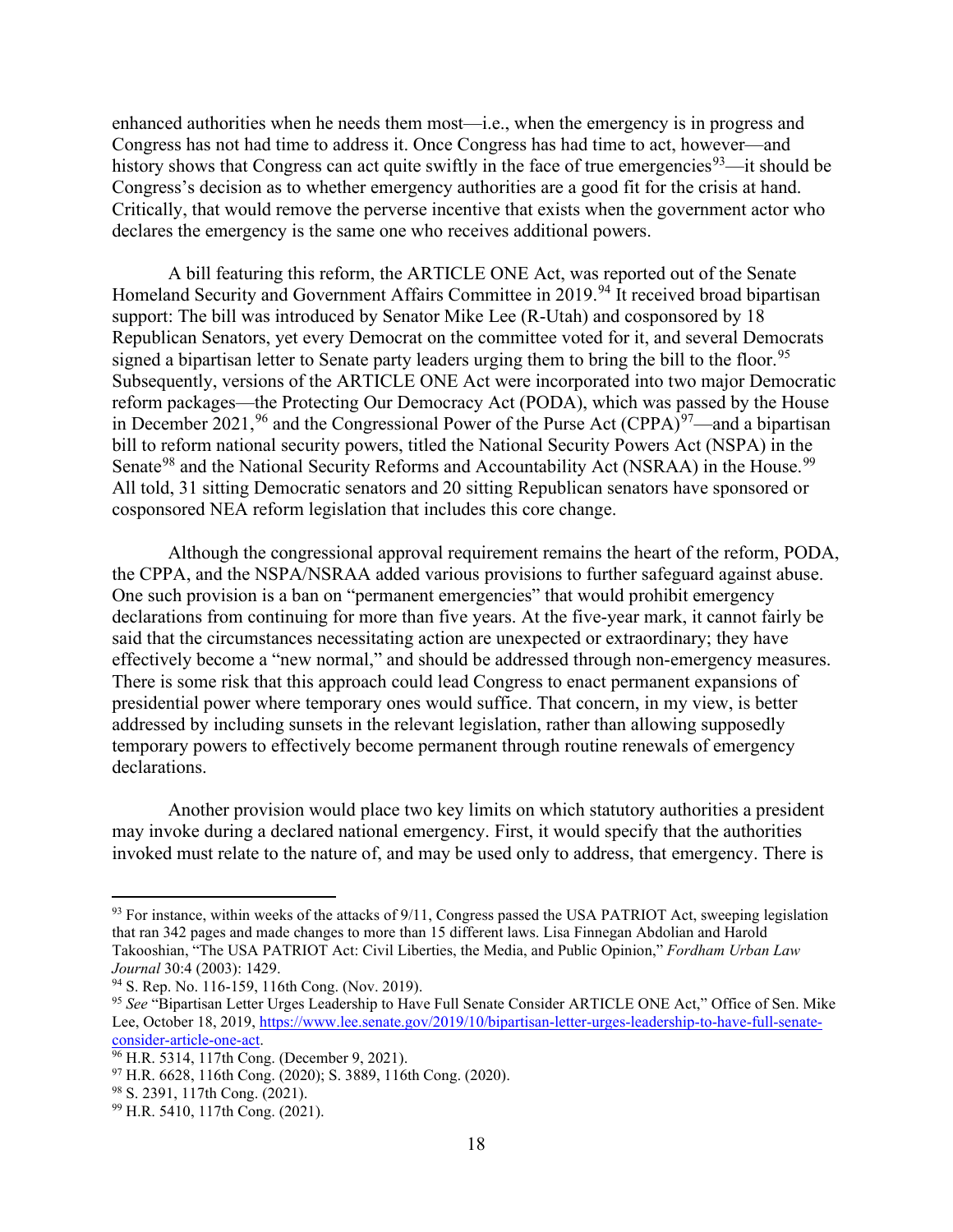no reason why an emergency declaration should give the president access to dozens of powers that are facially irrelevant to the emergency at hand. This state of affairs presents an irresistible temptation to keep emergency declarations in effect as long as possible, as they may be used to address other problems—emergencies or otherwise—that might come up in the future. Second, the added provision would make very clear that emergency powers cannot be used to circumvent Congress. Specifically, it would prohibit the use of emergency powers to take a specific action if Congress, following the events giving rise to the emergency declaration, has withheld authorization or funding for that action.

Finally, each of the bills, to varying degrees, enhances transparency regarding how presidents use the emergency powers Congress has granted them. Currently, the president is required to report to Congress only on emergency-related expenditures, and there is no requirement to make those reports public. All of the NEA reform bills cited above would require the president to detail, not only the expenses incurred, but the activities and programs implemented, and the NSPA and NSRAA would require the president to make those reports public (although classified indexes could be submitted where necessary).

Any of these bills would represent a significant improvement over the status quo. Each would honor the original intent behind the Act by allowing Congress to serve as a meaningful check on the executive branch. And one of them, PODA, has gone through committee markup and passed the House, making it ripe for enactment either as a stand-alone bill or an amendment to other legislation.

#### **B. IEEPA Reform**

As noted above, Congress generally has acquiesced in presidents' use of IEEPA to impose economic sanctions in a wide range of circumstances, including situations that pose no imminent threat to U.S. security. Currently, there are 37 sanctions regimes that rely on IEEPA and that most lawmakers consider uncontroversial.<sup>[100](#page-19-0)</sup> Reflecting that fact, many of the NEA reform bills discussed above include a carveout for national emergency declarations that invoke only IEEPA. In other words, under these bills, IEEPA invocations would not be subject to the requirement of congressional approval within 30 days of the declaration and yearly thereafter.

It would be a mistake, however, to leave IEEPA as-is. IEEPA provides some of the most potent authorities the president possesses in a national emergency. On its face, the law can be used to freeze the U.S.-based assets of nearly anyone, and to prevent people and entities under U.S. jurisdiction from engaging in any financial transactions with that person, as long as the president deems the action necessary to address a foreign threat.<sup>[101](#page-19-1)</sup> Although IEEPA has largely been used to impose economic sanctions on hostile foreign actors, such as the government of Iran or international terrorist groups, nothing in the statute limits its application to such entities. President Trump, for instance, used IEEPA to impose sanctions on International Criminal Court

<span id="page-19-0"></span><sup>100</sup> *See* "Declared National Emergencies Under the National Emergencies Act," Brennan Center for Justice, last updated May 9, 2022, [https://www.brennancenter.org/our-work/research-reports/declared-national-emergencies](https://www.brennancenter.org/sites/default/files/analysis/DeclaredNationalEmergenciesUndertheNationalEmergenciesAct_2.14.19.pdf)[under-national-emergencies-act.](https://www.brennancenter.org/sites/default/files/analysis/DeclaredNationalEmergenciesUndertheNationalEmergenciesAct_2.14.19.pdf)

<span id="page-19-1"></span><sup>101</sup> *See* 50 U.S.C. §§ 1701-02.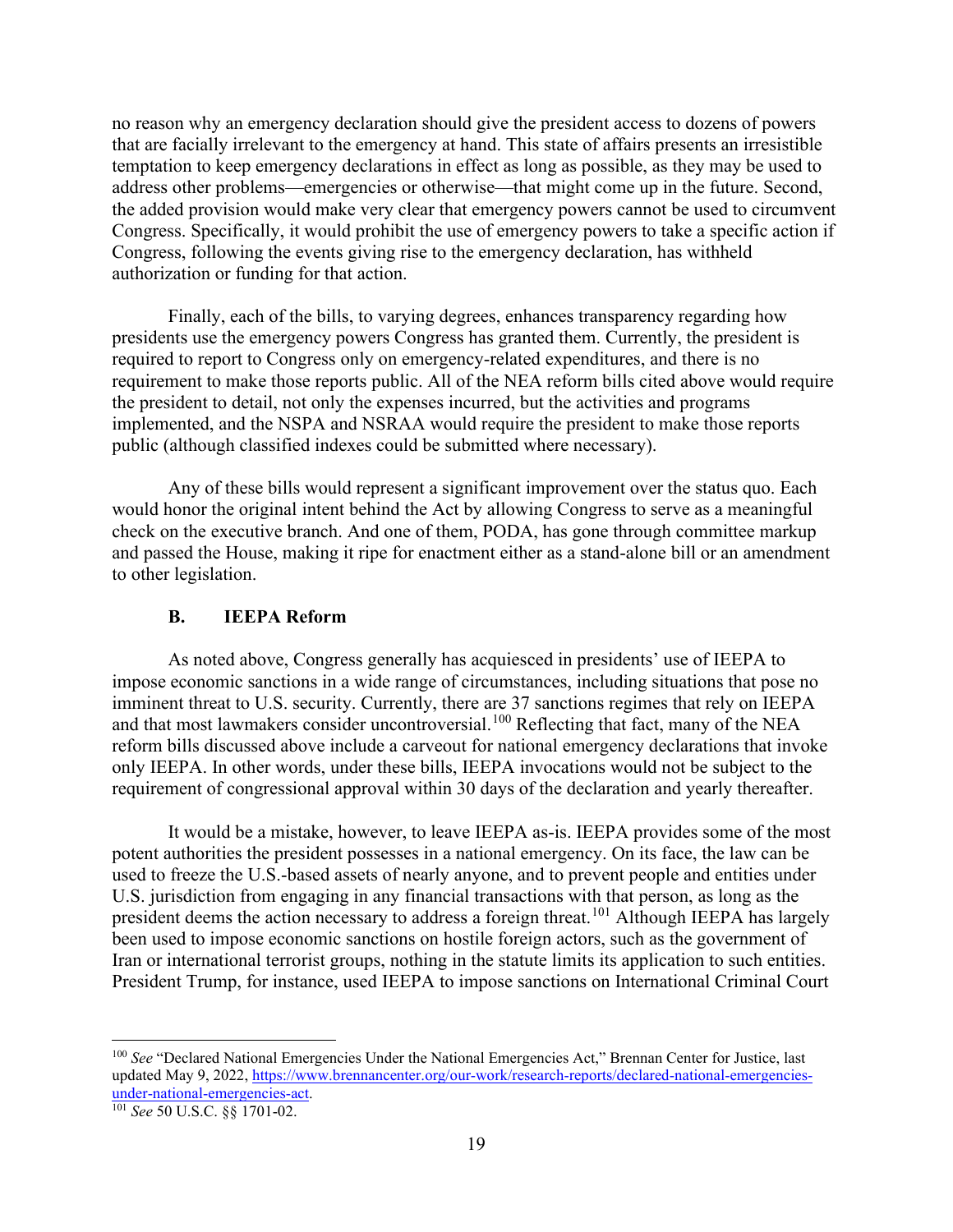staff in response to the Court's investigations of alleged war crimes committed by U.S. and allied personnel. $102$ 

Indeed, the law can be—and has been—used to target American citizens inside the United States and deny them access to their own property, with nothing resembling due process. After 9/11, for instance, several Muslim American charities and individuals were sanctioned based on suspicions that their activities benefited terrorist groups overseas. The targets were provided no notice of the reason for their designation, let alone the evidence on which the government relied, and were not afforded a hearing with the government. Several charities were forced to shut down without the government ever having to prove its case in court. As for the individuals, they endured several months in a terrifying limbo, unable to pay their bills or hold a job without the government's permission, before the government dropped the sanctions for lack of evidence.[103](#page-20-1)

In addition, some sanctions regimes have had devastating impacts on innocent civilian populations overseas. IEEPA contains a humanitarian exemption, but it is relatively narrow, permitting only donations of certain types of goods. Moreover, the law allows presidents to waive the exemption, and they routinely do so. The executive branch has effectively replaced the statute's humanitarian exemption with regime-specific "general licenses" (i.e., licenses available without an individual application) that allow certain transactions for humanitarian purposes. These licenses, however, have proven insufficient. Fearing the dire financial consequences of being found in violation of sanctions, companies and financial institutions invariably "overcomply" and avoid even those transactions that are licensed.<sup>[104](#page-20-2)</sup> There is mounting evidence that U.S. sanctions have significantly exacerbated humanitarian crises in Venezuela,  $^{105}$  $^{105}$  $^{105}$ Afghanistan,<sup>[106](#page-20-4)</sup> Iran,<sup>[107](#page-20-5)</sup> and North Korea.<sup>[108](#page-20-6)</sup>

Finally, IEEPA sanctions are marred by a lack of transparency in licensing, leading to the appearance (and perhaps the reality) of corruption. Individuals or companies may apply to the Treasury Department for "specific licenses" enabling them to conduct transactions that would otherwise be barred by sanctions. Such licenses can be highly lucrative and provide a competitive advantage to recipients. Yet there are no regulatory standards for issuing them, and recipients are not publicly identified. Investigative reporting in recent years has uncovered multiple instances of licenses being granted to well-connected applicants, including campaign donors, after members of Congress or high-level executive officials intervened on their behalf.<sup>[109](#page-20-7)</sup>

<span id="page-20-0"></span><sup>102</sup> Exec. Order No. 13928, 85 Fed. Reg. 36139 (June 11, 2020).

<span id="page-20-1"></span><sup>103</sup> *See* Boyle, *Checking the President's Sanctions Power*, 12-14; Jake Tapper, "A Post-9/11 American Nightmare," *Salon*, September 5, 2002, [https://www.salon.com/2002/09/05/jama/.](https://www.salon.com/2002/09/05/jama/)

<span id="page-20-2"></span><sup>104</sup> *See* Boyle, *Checking the President's Sanctions Powers*, 16.

<span id="page-20-3"></span><sup>105</sup> *See, e.g.,* "New Report Documents How U.S. Sanctions Have Directly Aggravated Venezuela's Economic Crisis," Washington Office on Latin America, October 29, 2020, [https://www.wola.org/2020/10/new-report-us-](https://www.wola.org/2020/10/new-report-us-sanctions-aggravated-venezuelas-economic-crisis/)

<span id="page-20-4"></span>[sanctions-aggravated-venezuelas-economic-crisis/.](https://www.wola.org/2020/10/new-report-us-sanctions-aggravated-venezuelas-economic-crisis/)<br><sup>106</sup> *See, e.g.*, Ellen Ioanes, "US policy is fueling Afghanistan's humanitarian crisis," *Vox*, January 22, 2022,<br>https://www.vox.com/2022/1/22/22896235/afghanistan-pover

<span id="page-20-5"></span><sup>&</sup>lt;sup>107</sup> See, e.g., "The humanitarian impact of US sanctions on Iran," Atlantic Council, October 29, 2019, [https://www.atlanticcouncil.org/event/the-humanitarian-impact-of-us-sanctions-on-iran/.](https://www.atlanticcouncil.org/event/the-humanitarian-impact-of-us-sanctions-on-iran/) 108 *See, e.g.,* Jessica J. Lee, "It's Time to Reexamine US Sanctions on North Korea," *The Diplomat*, March 9, 2021,

<span id="page-20-6"></span>[https://thediplomat.com/2021/03/its-time-to-reexamine-us-sanctions-on-north-korea/.](https://thediplomat.com/2021/03/its-time-to-reexamine-us-sanctions-on-north-korea/) 109 *See* Boyle, *Checking the President's Sanctions Power*, 16-17.

<span id="page-20-7"></span>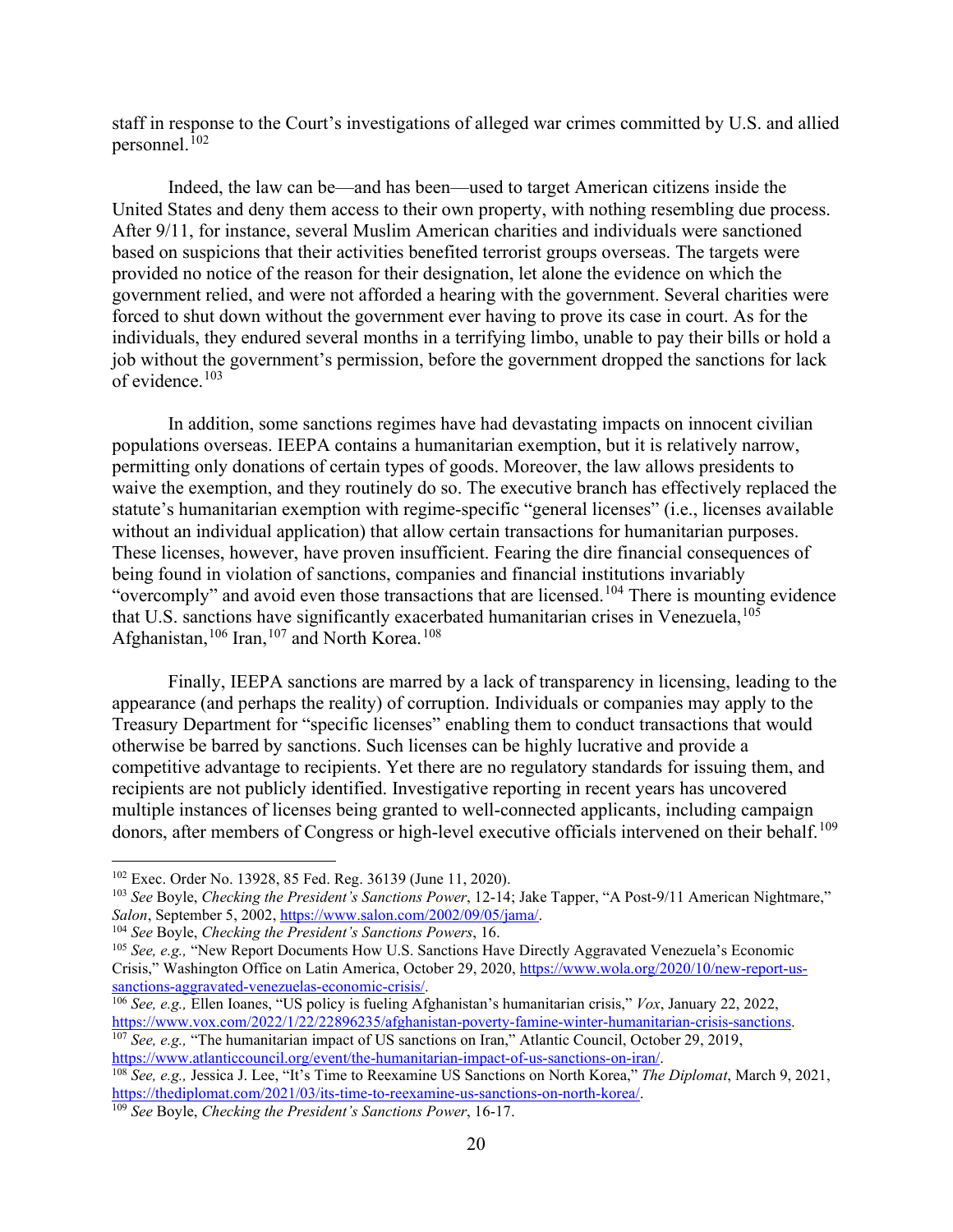Congress should undertake reform of IEEPA that addresses the unique considerations it presents. The Brennan Center recommended several changes to the law in its 2021 report, *Checking the President's Sanctions Powers*. Most notably, IEEPA should be amended to build in due process protections, including meaningful notice and judicial review, for Americans who find themselves in sanctions' crosshairs. The law's humanitarian exception should be broadened and the waiver provision narrowed. The Treasury Department should be required to articulate standards for the issuance of specific licenses and make its licensing decisions available to Congress for review. And the role of Congress as a check on executive overreach should be strengthened. If Congress assesses that yearly approval of each individual sanctions regime would be overly burdensome, it should create an alternative approval process in which lawmakers vote on sanctions as a package, and any member may offer an amendment to strip out an individual sanctions regime. $110$ 

### **C. Disclosure of Presidential Emergency Action Documents**

As noted in Part I of this testimony, the Constitution gives the president no explicit emergency powers. Nonetheless, modern presidents have increasingly claimed that the Constitution provides them with broad inherent powers to act during emergencies in ways that Congress need not authorize and cannot restrict. These radical claims, often set forth in Department of Justice memoranda that are not shared with Congress or the public, <sup>[111](#page-21-1)</sup> find little support in constitutional history<sup>[112](#page-21-2)</sup> and have largely escaped testing in the courts. Yet they may well be at the center of a category of emergency planning tools known as "presidential emergency action documents," or PEADs.

PEADs are executive orders, proclamations, and messages to Congress that are prepared in anticipation of a range of emergency scenarios, ready to sign and put into effect the moment one of those scenarios comes to pass. Created during the Eisenhower administration as part of continuity-of-government plans in the event of a nuclear attack,<sup>[113](#page-21-3)</sup> PEADs have since been expanded for use in other emergency situations where the normal operation of government is impaired.[114](#page-21-4) As one recent government document describes them, they are designed "to implement extraordinary presidential authority in response to extraordinary situations."<sup>[115](#page-21-5)</sup>

<span id="page-21-0"></span><sup>110</sup> *See* Boyle, *Checking the President's Sanctions Power*, 20-24.

<span id="page-21-1"></span><sup>111</sup> For example, the so-called "torture memos" issued by the Department of Justice's Office of Legal Counsel, which opined that the statutory prohibition on torture could not constrain the president's Article II commander-inchief powers, were closely held even within the executive branch and became public only when one of the memos was leaked to the press. *See* Katherine Hawkins, "The Lies Hidden Inside the Torture Report," *Politico*, January 28, 2015, https://www.politico.com/magazine/story/2015/01/torture-report-lies-114693/.

<span id="page-21-2"></span><sup>&</sup>lt;sup>112</sup> See Saikrishna Prakash, "The Imbecilic Executive," *Virginia Law Review* 99, no. 7 (Nov. 2013): 1361-1433; *but cf.* Richard A. Posner, *Not a Suicide Pact: The Constitution in a Time of National Emergency* (New York: Oxford University Press, 2006).

<span id="page-21-3"></span><sup>113</sup> *See* Matthew L. Conaty, *The Atomic Midwife: The Eisenhower Administration's Continuity-of-Government Plans and the Legacy of "Constitutional Dictatorship,"* 62 Rutgers L. Rev. 627 (2010).

<span id="page-21-4"></span><sup>114</sup> *See* Federal Emergency Management Agency, "Manual 5400.2," effective February 29, 2000, 111; *see also* "Presidential Emergency Action Documents," Brennan Center for Justice, last updated November 22, 2021, [https://www.brennancenter.org/our-work/research-reports/presidential-emergency-action-documents.](https://www.brennancenter.org/our-work/research-reports/presidential-emergency-action-documents)

<span id="page-21-5"></span><sup>&</sup>lt;sup>115</sup> Stephen G. Burns, "Update of Presidential Emergency Action Documents," Nuclear Regulatory Commission, July 23, 2004, [https://www.governmentattic.org/18docs/NRCupdtPEADS\\_2004.pdf.](https://www.governmentattic.org/18docs/NRCupdtPEADS_2004.pdf)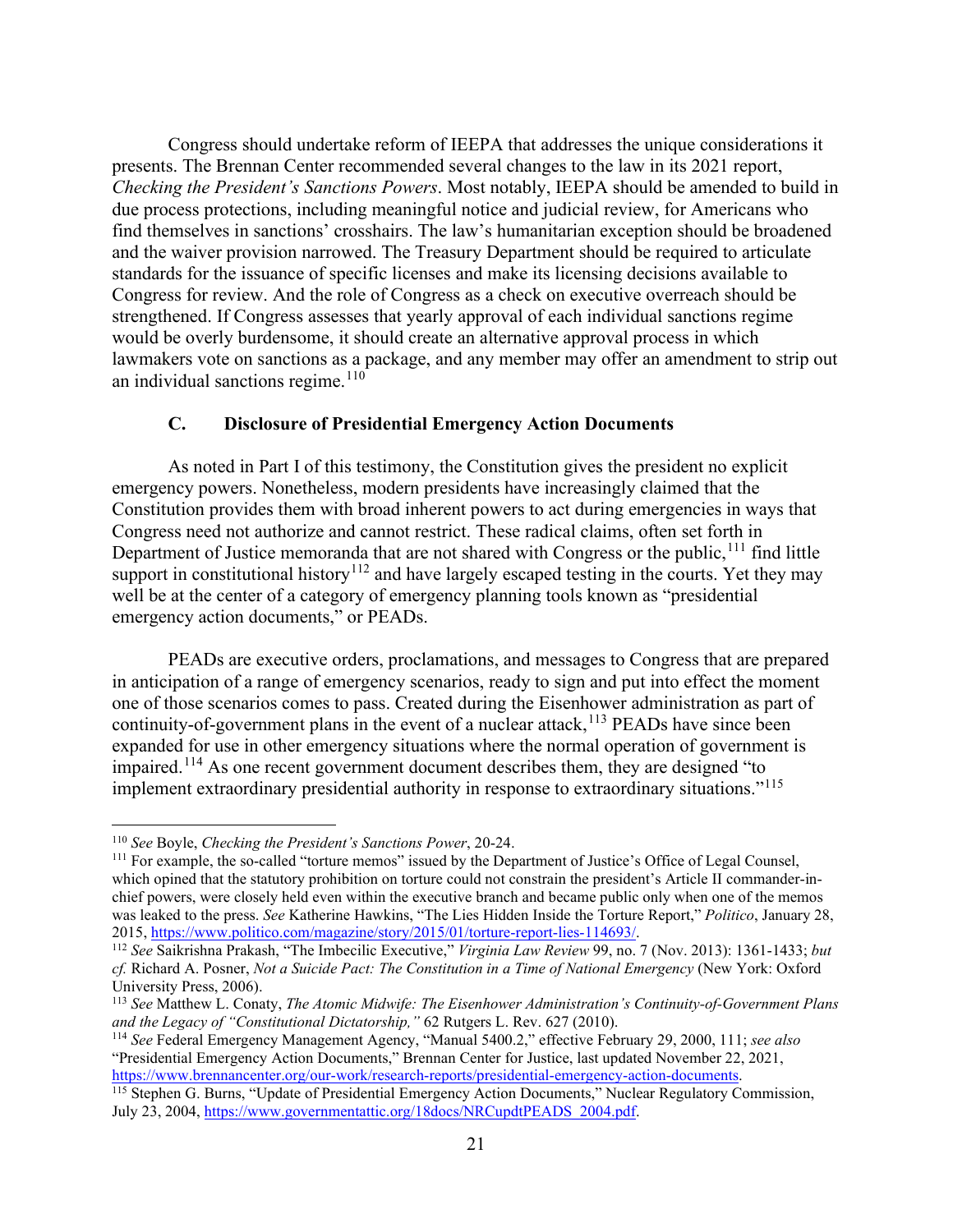PEADs may be the best-kept secret in Washington; none has ever been publicly released or even leaked. Indeed, it appears that they are not even subject to congressional oversight. Although the executive branch is required by law to report even the most sensitive covert military and intelligence operations to at least some members of Congress,  $^{116}$  $^{116}$  $^{116}$  there is no such disclosure requirement for PEADs, and no evidence that the documents have ever been shared with relevant congressional committees.

Although PEADs themselves remain hidden from the public eye, various government records have become available over the years that discuss them. Through these records, we know that there were PEADs during the early decades of the Cold War designed to authorize the roundup and detention of "dangerous persons" within the United States; suspend the writ of *habeas corpus* by presidential order; provide for various forms of martial law; issue a general warrant permitting search and seizure of persons and property; establish military areas such as those created during World War II; restrict Americans' ability to travel overseas; and authorize censorship of news reports.[117](#page-22-1) By contrast, there is almost no public information about the contents of modern PEADs. We do know, however, that there were 56 PEADs in effect as of 2017, and that the Trump administration was engaged in a processing of reviewing them.<sup>[118](#page-22-2)</sup>

Advance planning for emergencies is prudent, and there is nothing inherently problematic about drafting orders and directives in advance of foreseeable crises. But emergencies cannot justify unconstitutional measures, and *planning* to violate the Constitution or ignore statutory limitations is a grotesque abuse of power. Moreover, Congress, as an equal partner in matters of national security, has both the prerogative and the obligation to conduct oversight of the executive branch's emergency planning<sup>[119](#page-22-3)</sup> —in part to ensure that the executive branch does not stray beyond the law.

In 2020, Senator Ed Markey (D-Mass.) introduced a bill titled "Restraint of Executive in Governing Nation (REIGN) Act" that would require the president to disclose PEADs to the relevant oversight committees in Congress.[120](#page-22-4) Versions of the bill were subsequently

<span id="page-22-1"></span><sup>117</sup> *See* Elizabeth Goitein and Andrew Boyle, "Trump Has Emergency Powers We Aren't Allowed to Know About," *New York Times*, April 10, 2020, [https://www.nytimes.com/2020/04/10/opinion/trump-coronavirus-emergency](https://www.nytimes.com/2020/04/10/opinion/trump-coronavirus-emergency-powers.html)[powers.html;](https://www.nytimes.com/2020/04/10/opinion/trump-coronavirus-emergency-powers.html) "Presidential Emergency Action Documents," Brennan Center for Justice, last updated November 22, 2021, [https://www.brennancenter.org/our-work/research-reports/presidential-emergency-action-documents.](https://www.brennancenter.org/our-work/research-reports/presidential-emergency-action-documents)

<span id="page-22-3"></span><sup>119</sup> See generally Vicki Divoll, "The "Full Access Doctrine": Congress's Constitutional Entitlement to National Security Information from the Executive," *Harvard Journal of Law and Public Policy* 34 (2011): 493. Although the Constitution assigns the president the role of Commander in Chief, *see* U.S. Const. art. 2, § 2, cl. 1, it grants Congress several equally significant powers in the areas of military, national security, and foreign affairs. *See, e.g.,*  U.S. Const. art. 1, § 8, cls. 1 (power to "provide for the common Defence"), 11 (power to declare war), 12 (power to raise armies), 13 (power to "maintain a Navy"), 14 (power to regulate the armed forces), 15 (power to "call[] forth the Militia"); art. 2, § 2, cl. 2 (requiring Senate advice and consent for treaties and certain presidential appointments).

<span id="page-22-0"></span><sup>116</sup> *See* National Security Act, Pub. L. 102-88, title VI, § 603(a)(2), 105 Stat. 442 (1947) (codified at 50 U.S.C. § 3093).

<span id="page-22-2"></span><sup>118</sup> *See* Commerce, Justice, Science and Related Agencies Appropriations for 2018, Hearing Before a Subcomm. Of the H. Comm. on Appropriations, 115th Cong. 625 (2017) (Department of Justice Justification of the Budget Estimates).

<span id="page-22-4"></span> $120$  S. 4279, 116th Cong. (2020).